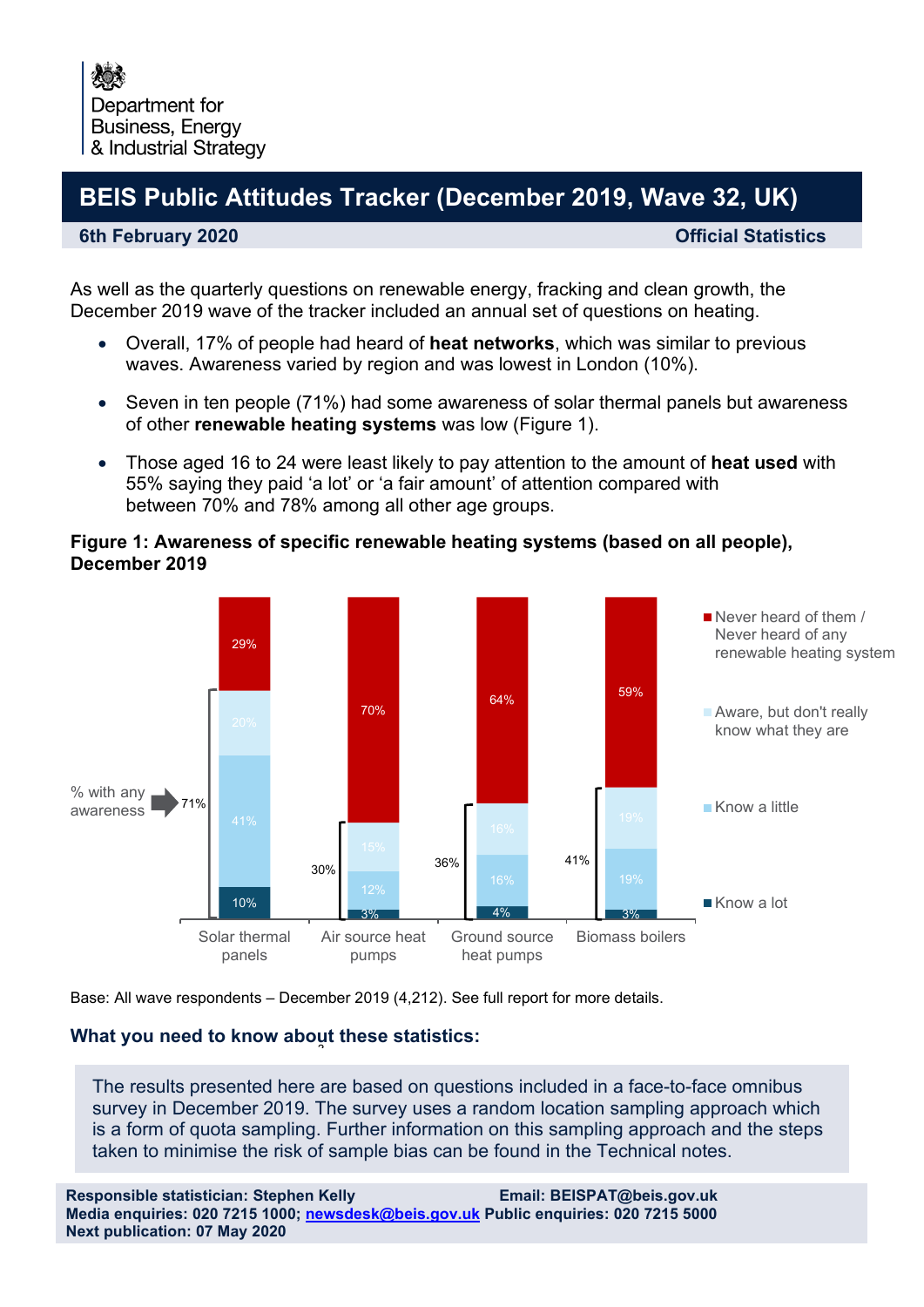# **Contents**

 $\overline{\phantom{a}}$ 

|                    | 3   |
|--------------------|-----|
|                    |     |
|                    |     |
|                    |     |
|                    |     |
|                    |     |
|                    | 13  |
|                    |     |
|                    | 14  |
|                    |     |
|                    |     |
|                    | 25  |
|                    |     |
|                    |     |
|                    |     |
|                    |     |
| <b>Definitions</b> |     |
|                    |     |
|                    | 41  |
|                    |     |
|                    |     |
| User engagement 41 |     |
|                    | -41 |
| Contact            | 41  |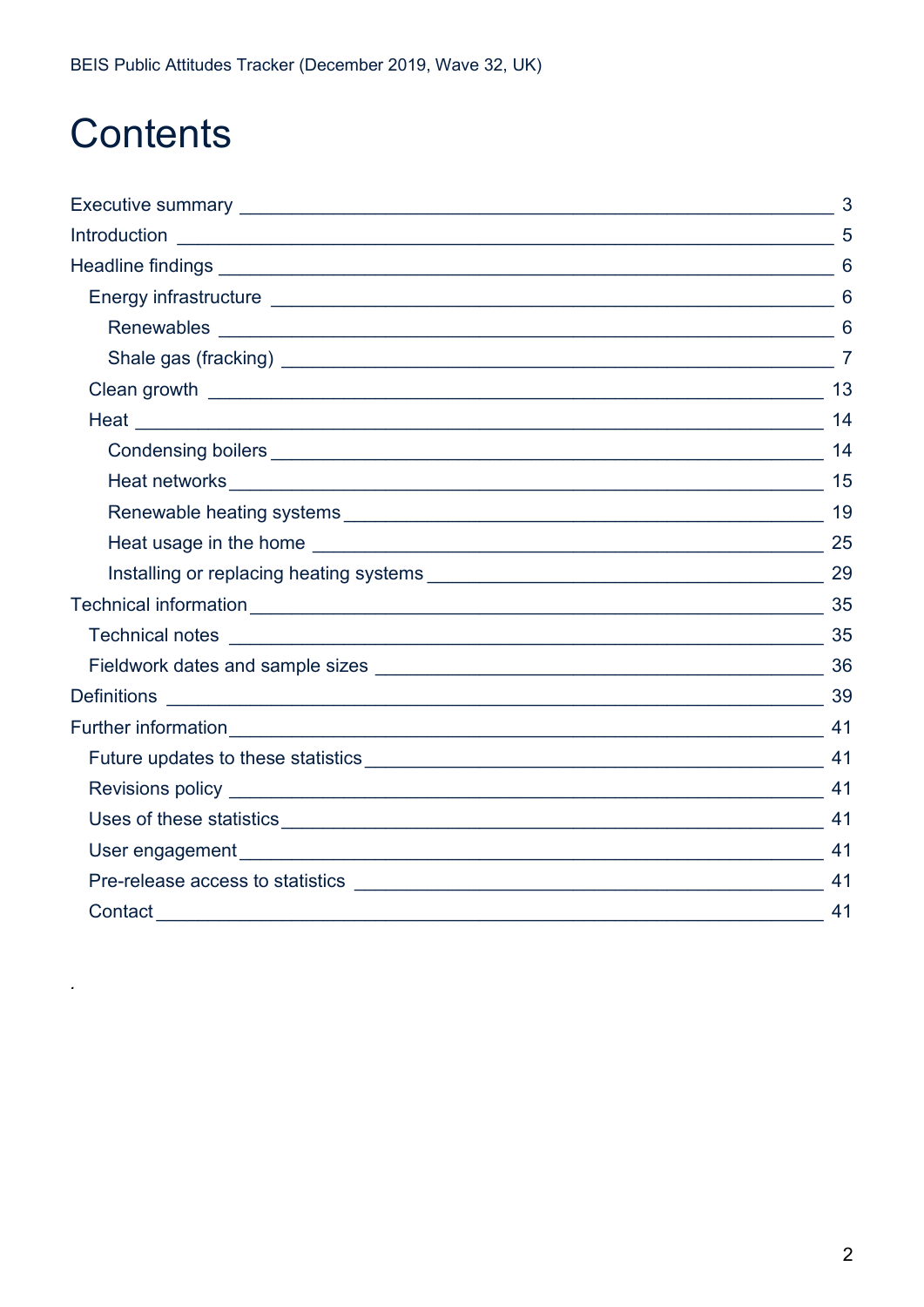# <span id="page-2-0"></span>Executive summary

The key findings for the December 2019 wave of the tracker are presented below.

## **Renewable energy**

• In December 2019, levels of support for renewable energy remained stable at 83%. Levels of support have remained between 74% and 85% since the question was first asked in March 2012.

## **Shale gas (fracking)**

- In December 2019, awareness of fracking remained stable at 78%, with levels unchanged over the previous year.
- Opposition to fracking has increased from 21% in December 2013 to 41% in December 2019, while support has fallen from 27% to 10% over the same period. Opposition levels were highest among older ages groups.
- Nearly half (48%) of people said they neither supported nor opposed fracking.
- In December 2019, the most common reasons for opposing fracking were the loss and destruction of the natural environment (64%) and concern about the risk of earthquakes (46%).

### **Clean growth**

• In December 2019, awareness of the concept of clean growth remained low at 17%, continuing the downward trend from a high of 28% in July 2018.

### **Condensing boilers**

• In December 2019, those reporting that they had a condensing boiler reached a peak of 59%, up from 51% in December 2018.

### **Heat networks**

- In December 2019, awareness of heat networks stood at 17%. Awareness has remained between 15% and 18% over the course of the tracker.
- Of those that had heard of heat networks, half (50%) said they were likely to join one if given the opportunity. Over half (55%) of those that were aware of heat networks were also positive about them.

### **Renewable heating systems**

- In December 2019, awareness of renewable heating systems stood at 57%, a slight increase from 52% in December 2018. However, over the longer term, awareness has declined from a high point of 78% in December 2013.
- People were more aware of solar thermal panels (71%) than other renewable heating systems (41% were aware of biomass boilers, 36% were aware of ground source heat pumps, and 30% were aware of air source heat pumps).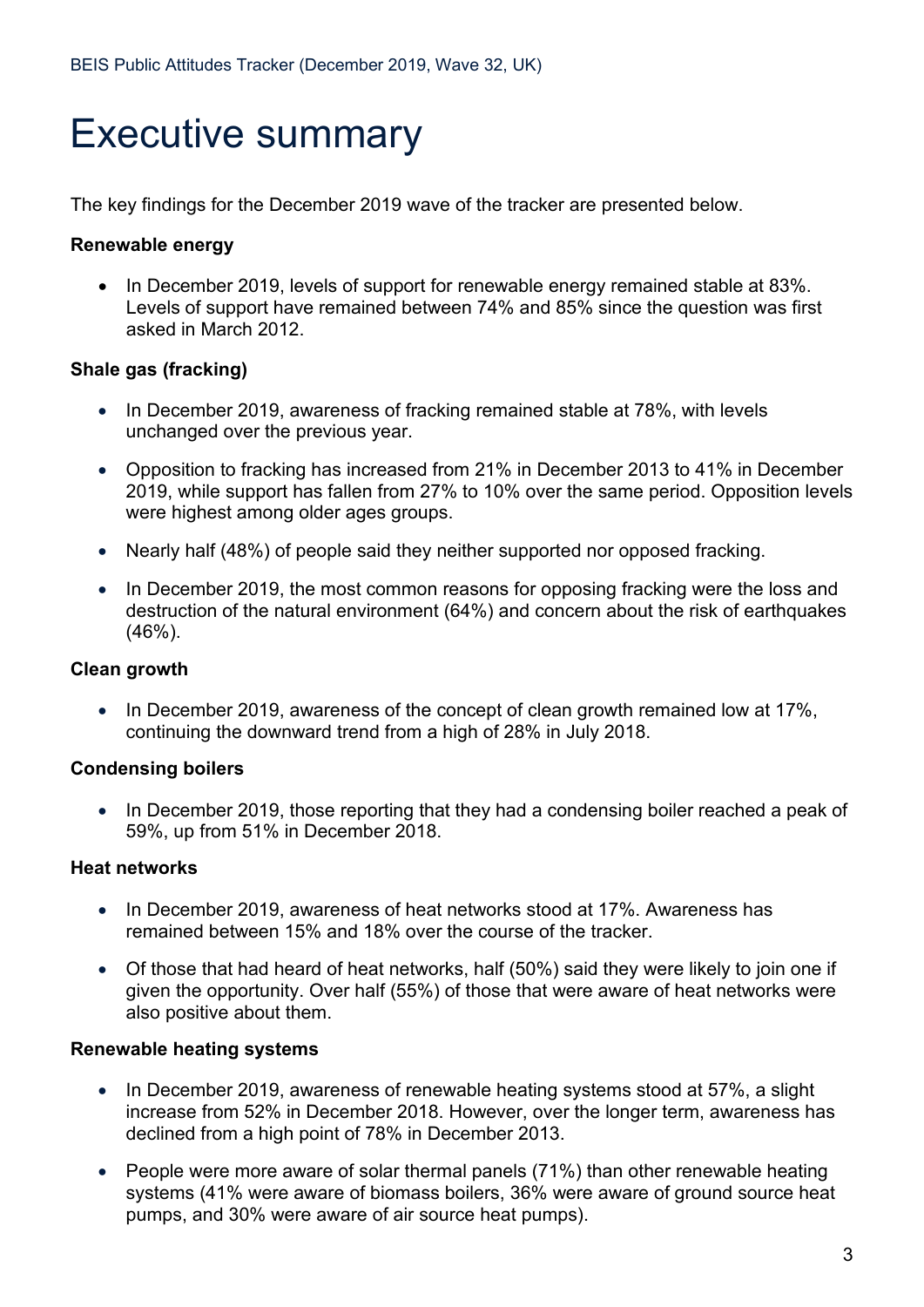• Among owner-occupiers who had heard of renewable heat measures but who did not want to install one, the most common barrier was cost (39%), followed by lack of knowledge about how these systems work (17%).

## **Heat usage in the home**

- In December 2019, 72% of people said they paid 'a lot' or 'a fair amount' of attention to the amount of heat they used in their home, a similar proportion to previous waves. Those aged 16 to 24 were least likely to pay attention to the amount of heat used with 55% saying they paid 'a lot' or 'a fair amount' of attention compared with between 70% and 78% among all other age groups.
- The main reason given for paying attention to the amount of heat used in the home was to minimise the amount of money spent on heat (55%).
- The main reason given for not paying attention to the amount of heat used in the home was because people wanted to use as much heat as needed to be comfortable (54%).

## **Installing or replacing heating systems**

- In December 2019, 64% of people said they would only replace their heating system when their current one breaks down or starts to deteriorate, with 13% saying they would consider replacing their heating system while it was still working.
- People would mainly change their heating system to save bills (37%) or to switch to a more environmentally friendly heating system (32%).
- Most people who were involved in the decision-making process about a new boiler or heating system found it easy to get the information they wanted (94%) and felt they had the right information to help them make a good decision (95%).
- When asked who they would most trust to provide advice about which heating system install in their home, the most common responses were a tradesperson (26%) or their friends and family (18%).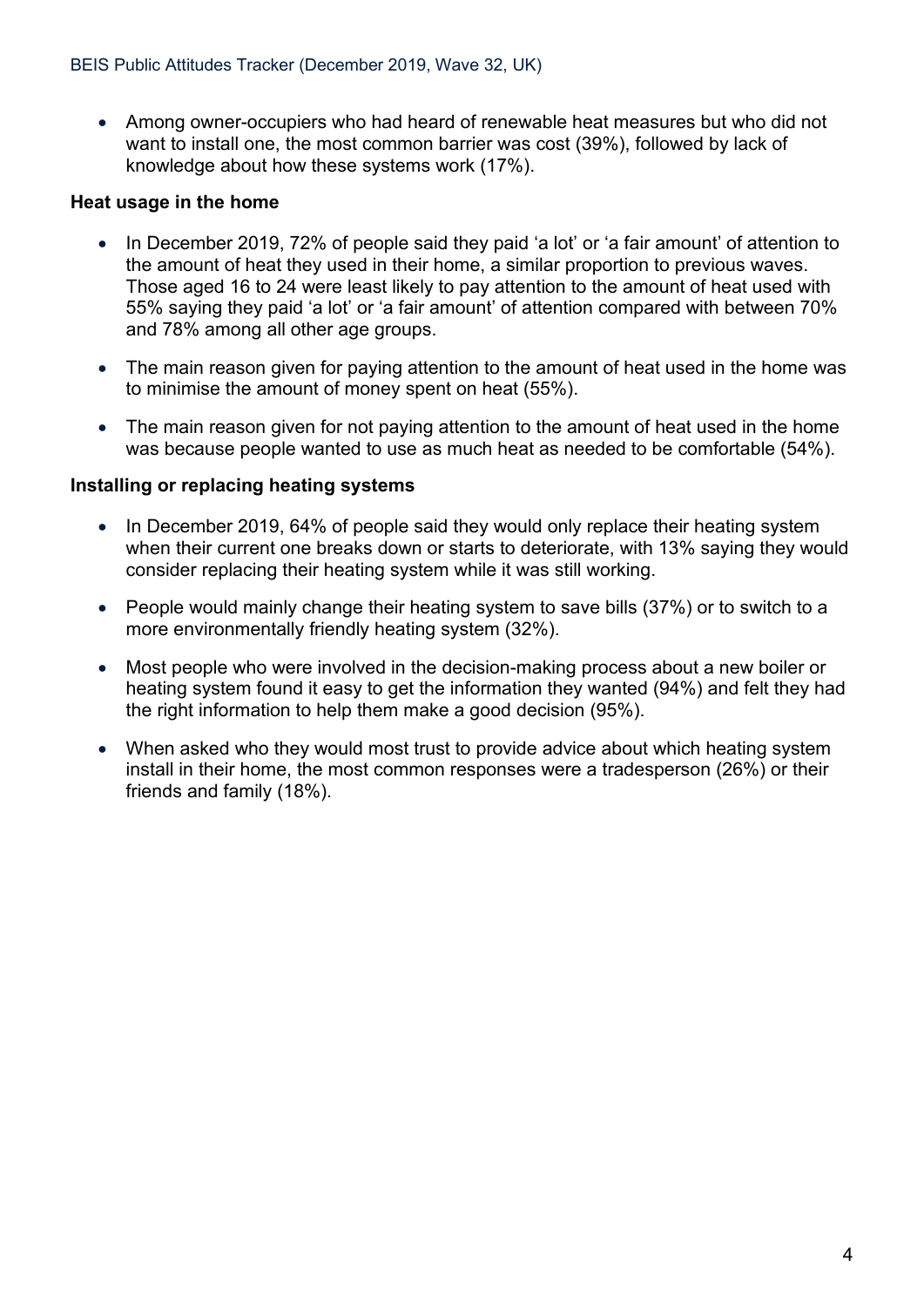# <span id="page-4-0"></span>Introduction

The Public Attitudes Tracker (PAT) survey covers public attitudes towards Department for Business, Energy and Industrial Strategy (BEIS) policies such as energy, climate change, consumer rights, artificial intelligence and workers' rights. The survey began in March 2012 and runs four times a year. Questions on issues where attitudes are expected to shift more quickly or to be affected by seasonal changes are repeated quarterly; other questions are asked annually. The tracker is regularly reviewed to ensure that the data continue to offer valuable insight.

This report presents summary headline findings from December 2019 (Wave 32). Data for wave 32 were collected between 4 December and 22 December using face-to-face in-home interviews with a representative sample of 4,212 adults (aged 16 and over) in the UK. Interviews were carried out using the Kantar UK Omnibus, which uses a random location quota sampling method. Further information on this sampling approach and the steps taken to minimise the risk of sample bias can be found in the Technical notes.

This report makes references to other outputs that are published alongside this report. These are described below:

- **Tables:** This refers to the PDF crosstabulations for the current wave. This includes demographic and key question sub-group comparisons for all questions. These are also available in Excel.
- **Excel Summary tables:** This refers to the Excel Summary tables showing trends across all waves of the tracker.

All the questions included at wave 32 had been asked in at least one previous wave. Full details of the methodology are provided in the technical note.<sup>[1](#page-4-1)</sup>

The wave 32 questionnaire covered the following topics:

- Renewable energy
- Shale gas (fracking)
- Clean growth
- Condensing boilers
- Heat networks
- Renewable heating systems
- Heat usage in the home
- Installing or replacing heating systems

<span id="page-4-1"></span><sup>1</sup> Available at: https://www.gov.uk/government/publications/beis-public-attitudes-tracker-technical-note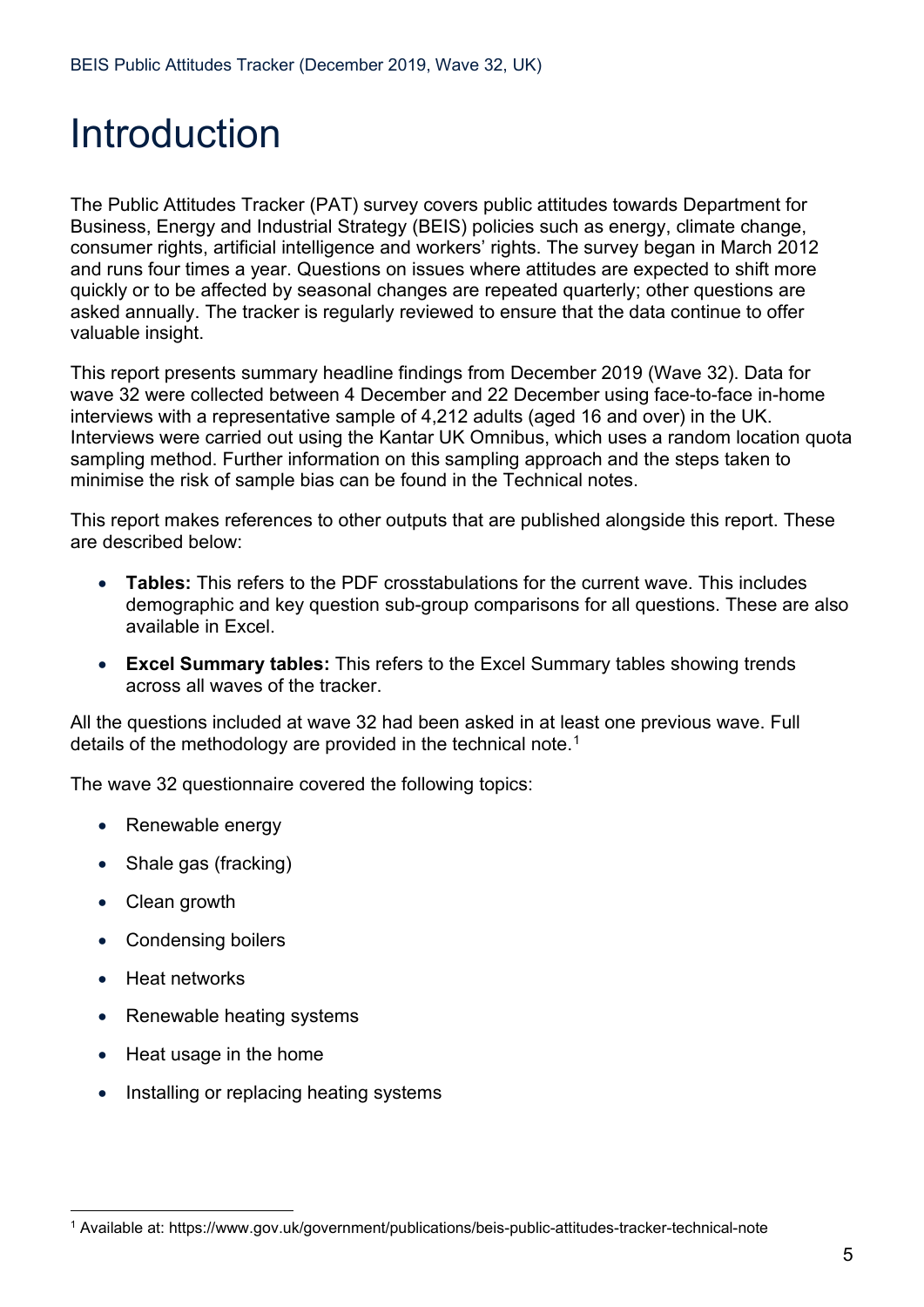# <span id="page-5-0"></span>Headline findings

# <span id="page-5-1"></span>Energy infrastructure

## <span id="page-5-2"></span>**Renewables**

In December 2019, support for renewable energy remained steady at 83%. Levels of support have remained between 74% and 85% since the question was first asked in March 2012 (Figure 2). Opposition to renewable energy remained at its lowest point across the tracker at 2%, having previously fluctuated between 3% and 5% between March 2012 and June 2019 (Excel Summary Tables, Q15a).





Q3. Do you support or oppose the use of renewable energy for providing our electricity, fuel and heat?

Base: All wave respondents. (Asked quarterly). See technical appendix for base sizes.

Support for renewable energy differed by social grade (Table 1), with support highest among those in social grades AB (90%, compared with 73% in DE).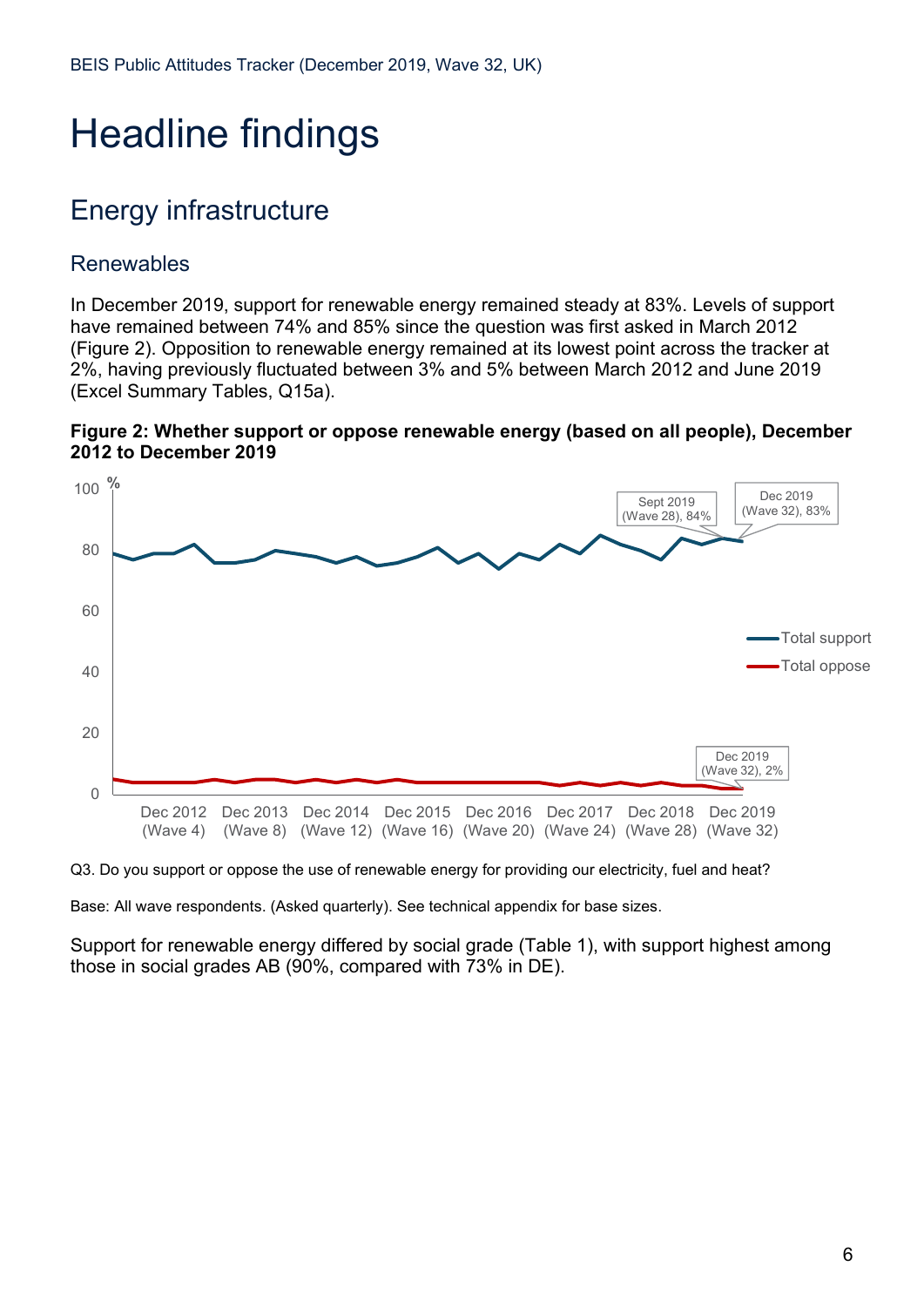## <span id="page-6-0"></span>Shale gas (fracking)

In December 2019, awareness of the process used to extract shale gas known as fracking remained stable at 78% (Figure 3). Levels of awareness have now stayed the same for over a year. Over the longer term, levels of awareness have remained between 70% and 80% for just under six years, following a notable increase between June 2012 (42%) and March 2014 (75%). In December 2019, only a small proportion of people said they knew a lot about fracking (12%) and 22% said they had never heard of it. Just under two in ten (18%) were aware of fracking but did not really know what it was (Excel Summary Tables, Q15a).



**Figure 3: Awareness of fracking (based on all people), June 2012 to December 2019**

Q15a. Before today, how much, if anything, did you know about hydraulic fracturing for shale gas, otherwise known as fracking?

Bases: All wave respondents – June 2012, March 2013, December 2013 to December 2019. (Asked quarterly.) See technical appendix for base sizes.

Awareness of fracking was highest among men (83%, compared with 74% of women), those aged 55 and over (90%, compared with 60% of those aged 16 to 24) and those in social grades AB (91%, compared with 62% of those in social grades DE). People living in London were least likely to be aware of fracking (55%, compared with 73% or more for all other regions) (Table 2).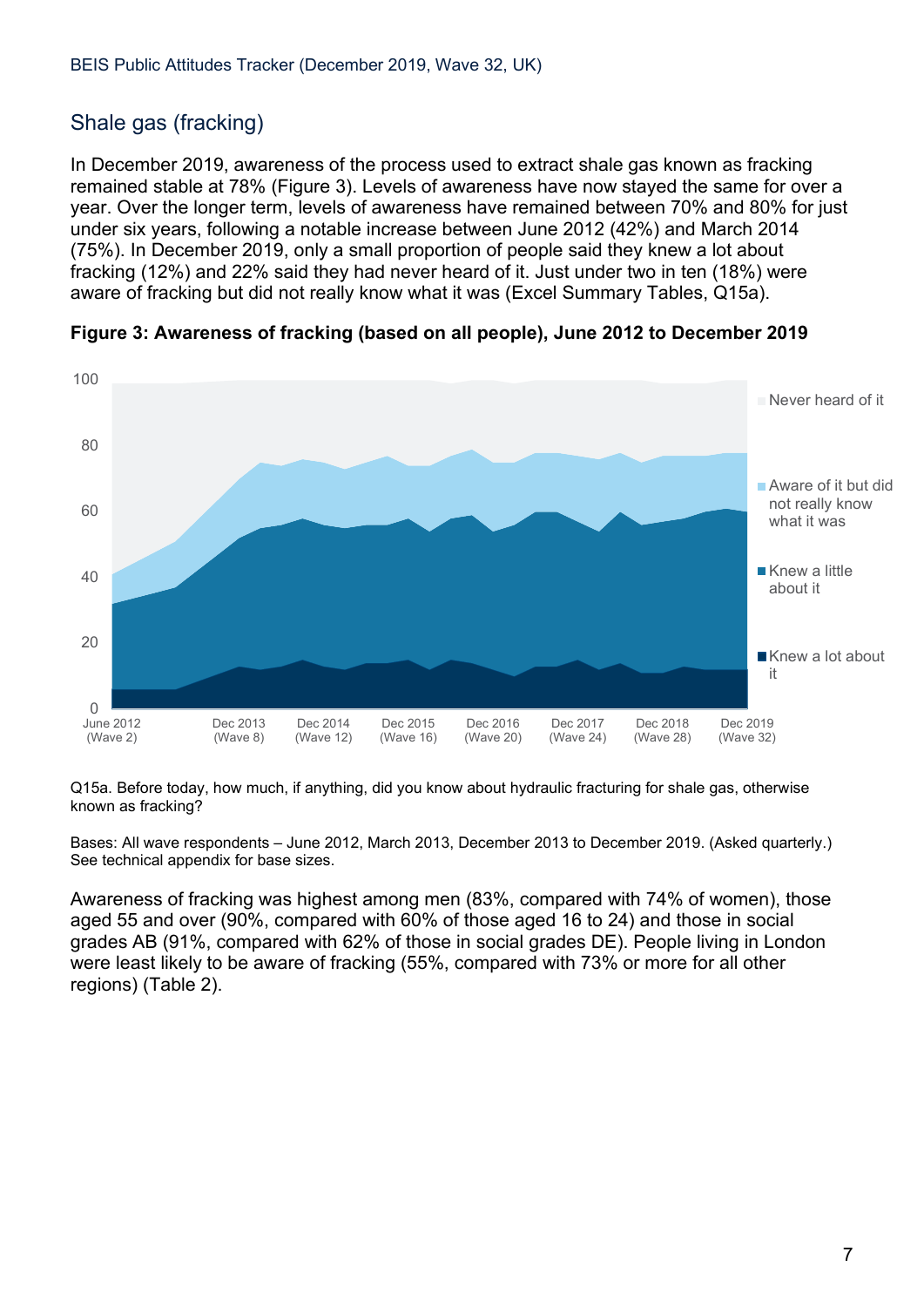There was a slight fall in the proportion of people who opposed fracking (either opposed or strongly opposed) in December 2019 to 41% (Figure 4), following a marked increase to 44% in September 2019. There is some volatility in the results between quarters but, over the course of the tracker, opposition to fracking has increased from a low of 21% when this question was first asked in December 2013.

Support for fracking remained low, with 10% of respondents in December 2019 saying they supported or strongly supported it. In line with the rise in opposition, support has decreased over the course of the tracker from 27% in December 2013.

Under half (45%) of respondents in December 2019 said they neither support nor oppose fracking. The proportion that neither support nor oppose fracking has remained between 43% and 50% over the course of the tracker (Excel Summary Tables, Q15b).

**Figure 4: Whether support or oppose fracking (based on all people), December 2013 to December 2019**



Q15b. From what you know, or have heard about, extracting shale gas to generate the UK's heat and electricity, do you support or oppose its use?

Bases: All wave respondents – Asked all waves from December 2013 to December 2019 apart from July 2018. See technical appendix for base sizes.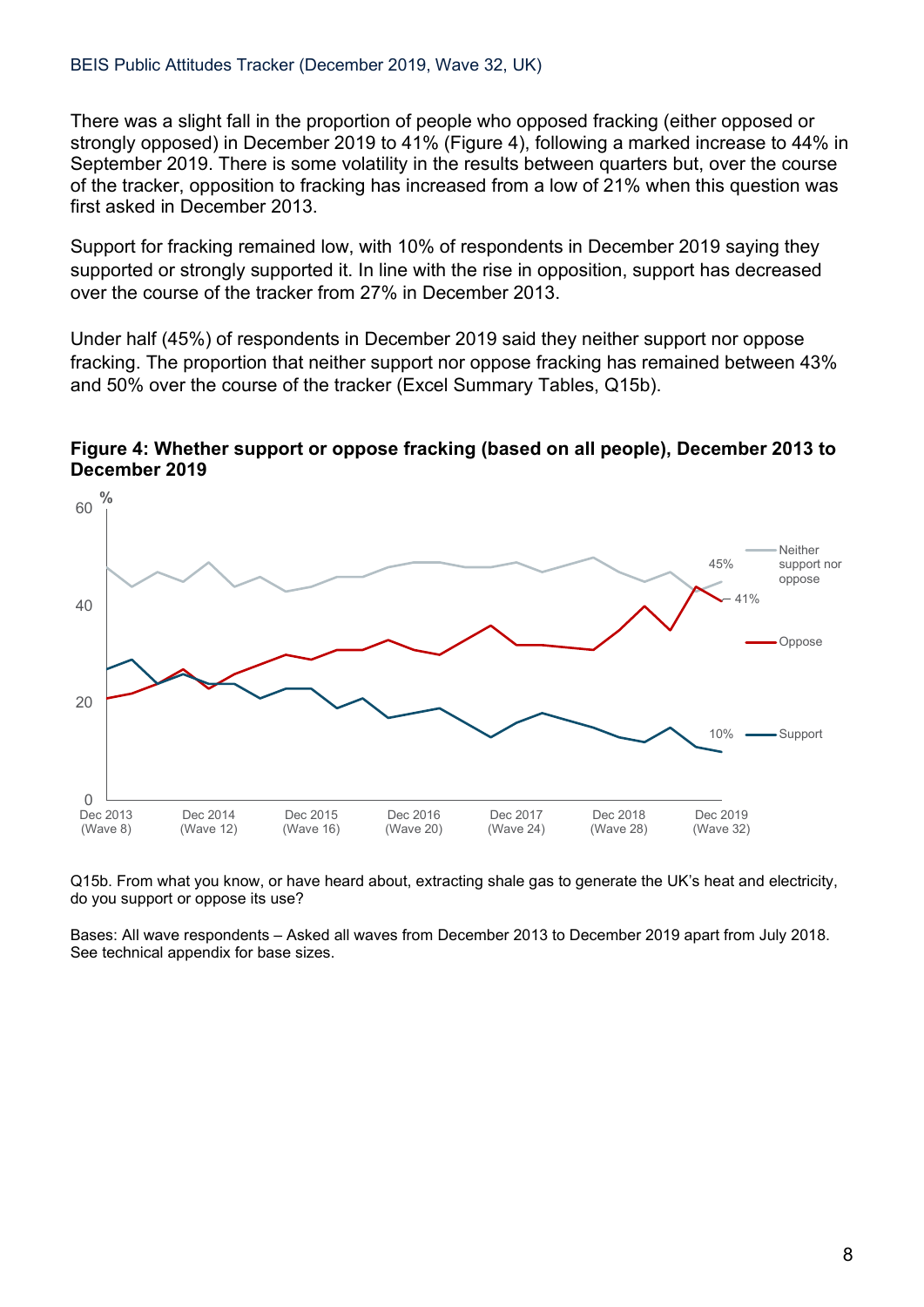#### BEIS Public Attitudes Tracker (December 2019, Wave 32, UK)

Older age groups were more opposed to fracking than younger groups. Half of respondents aged 55 and over (49% of those aged 65 and over and 50% of those aged 55 to 64) and 44% of those aged 45 to 54 opposed fracking, compared with 35% of those aged 25 to 34 and 28% of those aged 16 to 24 (Figure 4). Those aged 16 to 24 were also less likely to hold an opinion on fracking with 57% saying they neither support nor oppose fracking, compared with 37% among those aged 55 to 64 and 36% of those aged 65 and over. This may be a reflection that the older age groups are more likely to be homeowners and that younger age groups are more likely to be renters.



**Figure 5: Whether support or oppose fracking by age (based on all people), December 2019**

Q15b. From what you know, or have heard about, extracting shale gas to generate the UK's heat and electricity, do you support or oppose its use?

Base: All wave respondents aged 16 to 24 (509); 25 to 34 (713); 35 to 44 (568); 45 to 54 (544); 55 to 64 (592); 65 and over (1,286)

There are regional differences in the support and opposition to fracking with Northern Ireland (55%), Scotland (54%), the North West (50%), Wales (49%) and the South West (48%) most likely to oppose fracking. Levels of opposition for those living in all other regions were 40% or lower, with opposition lowest among those living in London (26%) (Table 3). This regional pattern in opposition to fracking has been observed in previous waves, although there is some volatility in the results between waves.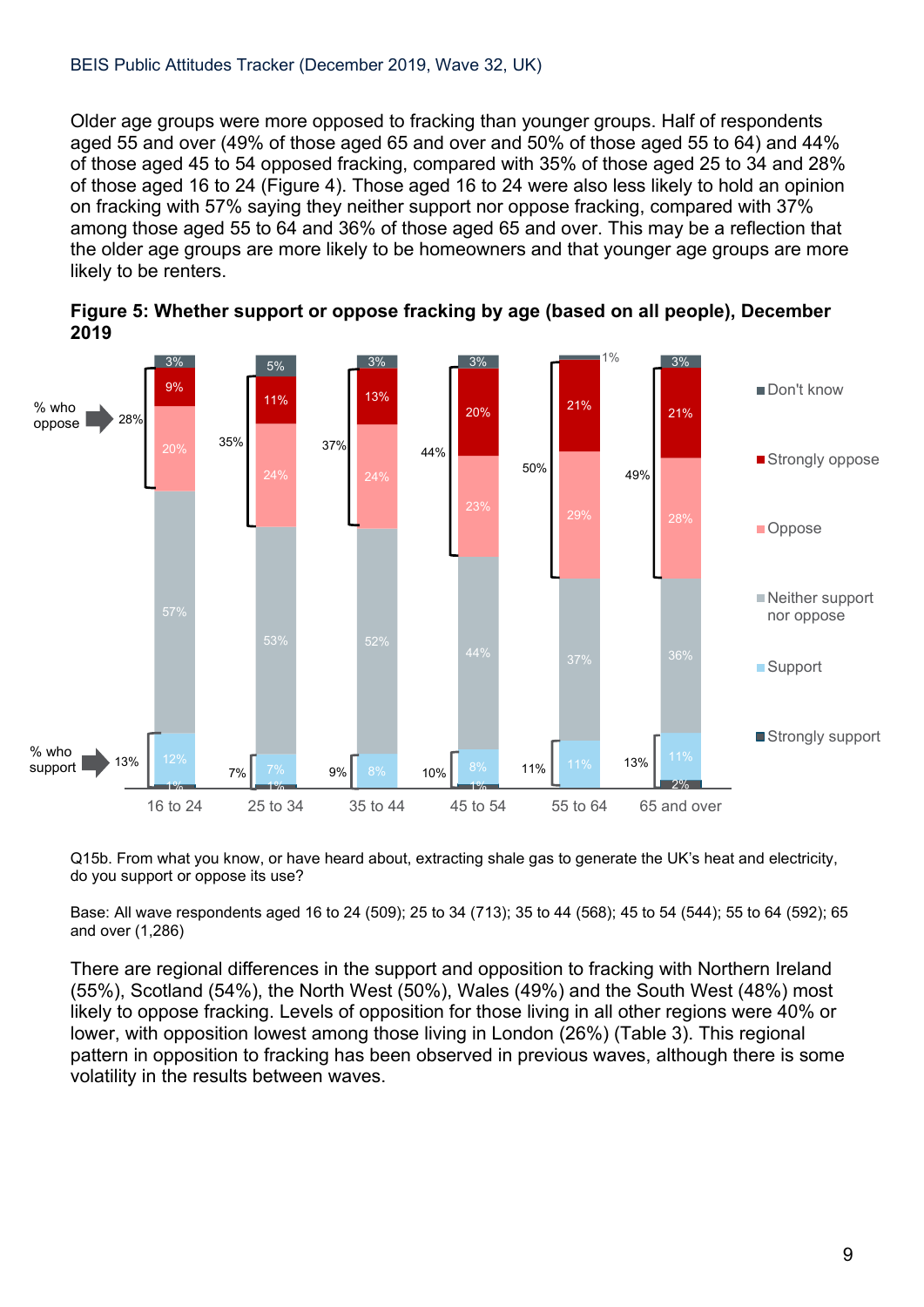Levels of support for fracking differed based on how much people said they knew about it (Figure 6; Table 3). Those with greater knowledge of fracking were more likely to hold an opinion about it. Of those who said they knew a lot about fracking, 72% opposed it and 16% supported it. Those with less knowledge about fracking were much more likely to say they neither supported nor opposed it.



## **Figure 6: Levels of support of fracking by levels of fracking knowledge (based on all people), December 2019**

Q15b. From what you know, or have heard about, extracting shale gas to generate the UK's heat and electricity, do you support or oppose its use?

Base: All wave respondents (4,212); Know a lot (460); know a little (1,938), aware of it but don't really know what it is (795); never heard of it (1,019).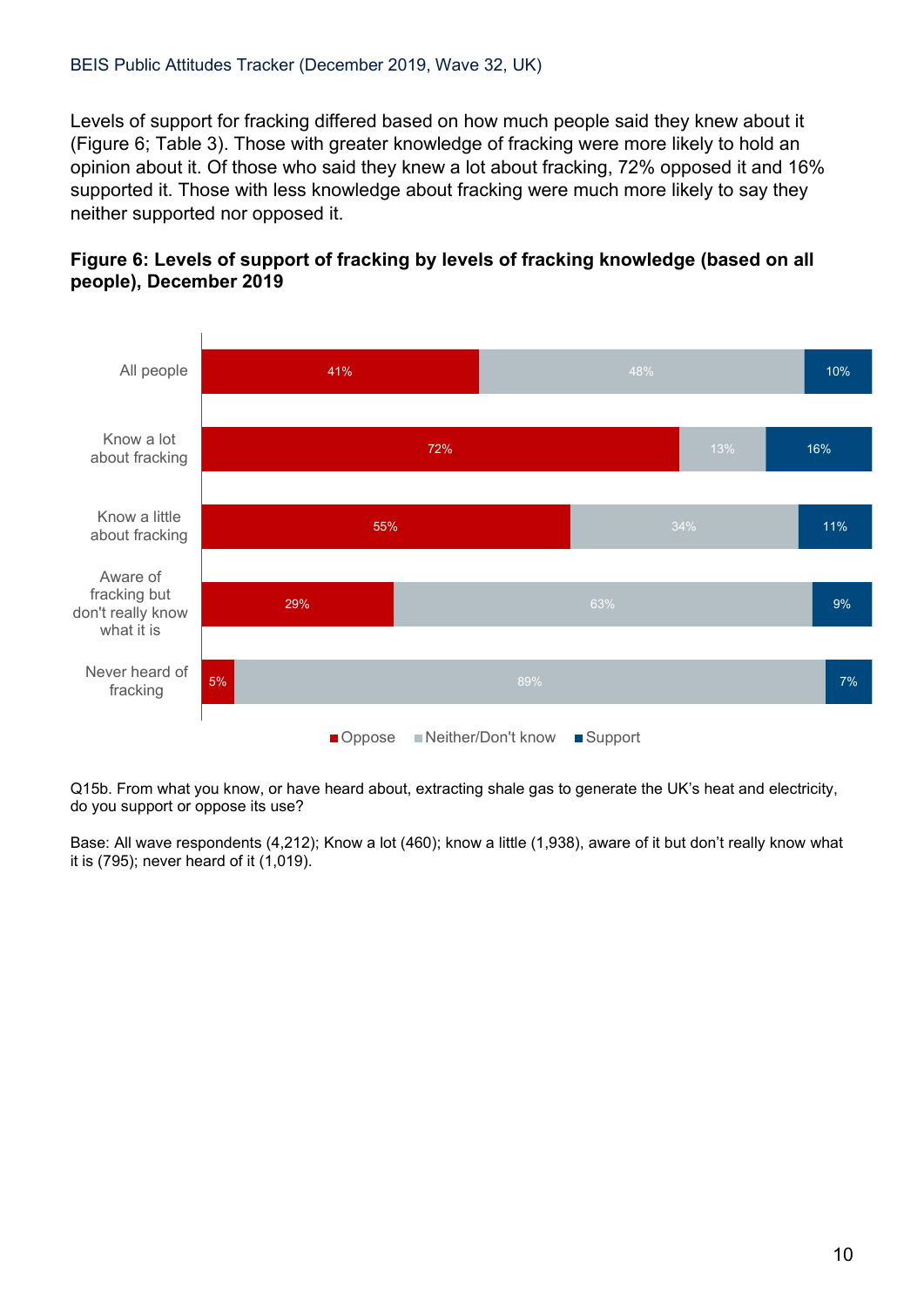### BEIS Public Attitudes Tracker (December 2019, Wave 32, UK)

Respondents were asked why they supported or opposed fracking<sup>2</sup>. In December 2019, the most common reasons for supporting fracking were: the need to use all available energy sources (37%); reducing the dependence on fossil fuels (26%); because it may result in cheaper energy bills (23%); being good for local jobs and investment (22%); and reducing the dependence from other countries for the UK's energy supply (21%) (Table 4; Figure 7).

#### **Figure 7: Reasons for supporting fracking among those who support fracking, December 2019**



Q15c. You said that you support hydraulic fracturing for shale gas, otherwise known as fracking. Why is this? [unprompted]

Base: All who support fracking – December 2019 (449).

<span id="page-10-0"></span><sup>2</sup> Responses were collected unprompted (without showing respondents a list) and were coded by interviewers into a predefined list.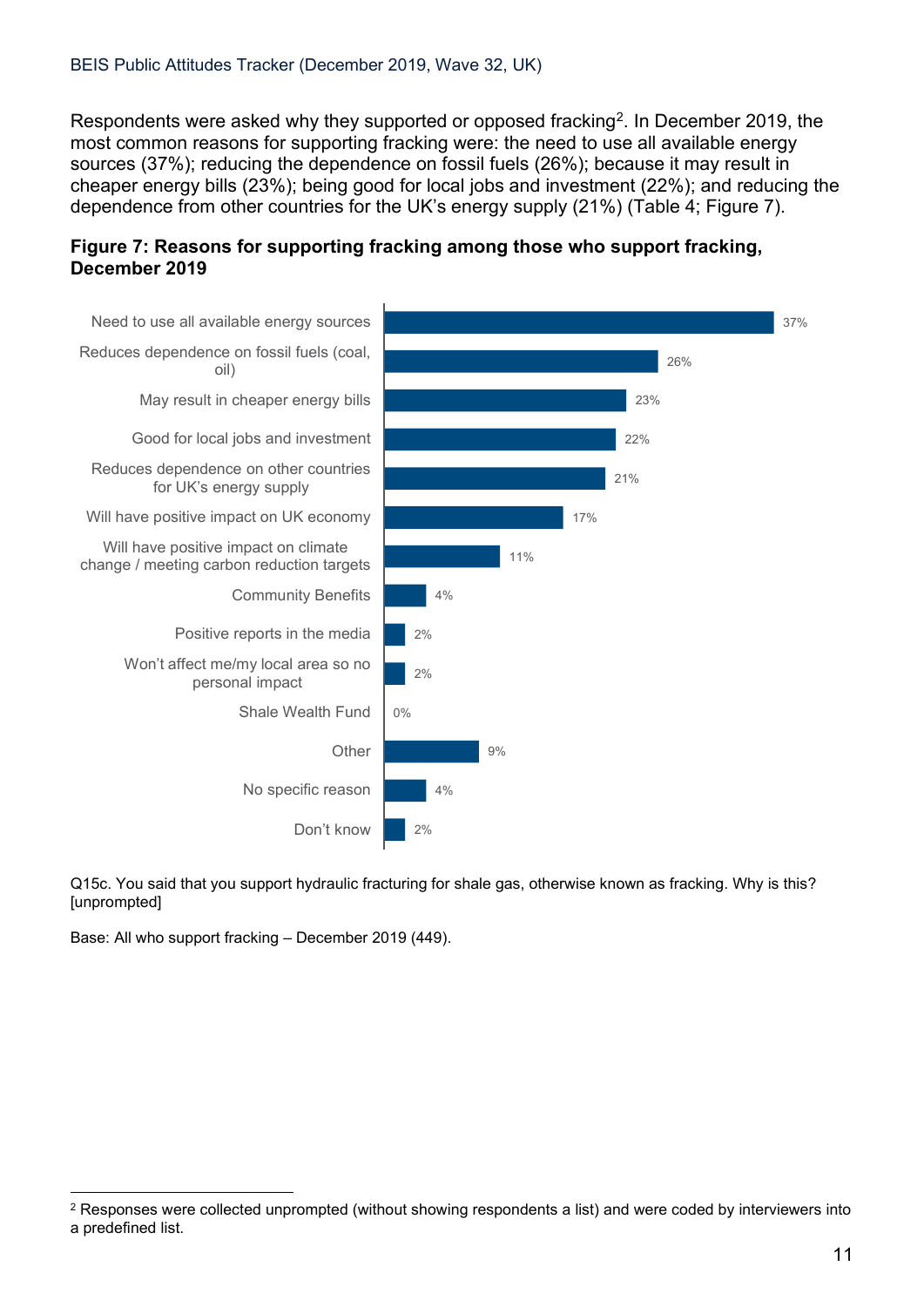The main reasons for opposing fracking were the loss and destruction of the natural environment (64%), concern about the risk of earthquakes (46%), and concerns about the safety of the process (24%) (Figure 8) (Excel Summary Tables, Q15d).

## **Figure 8: Reasons for opposing fracking among those who oppose fracking, December 2019**



Q15d. You said that you oppose hydraulic fracturing for shale gas, otherwise known as fracking. Why is this? [unprompted]

Base: All who oppose fracking – December 2019 (1,675).

The main reason for neither supporting nor opposing fracking was not knowing enough about it (78%).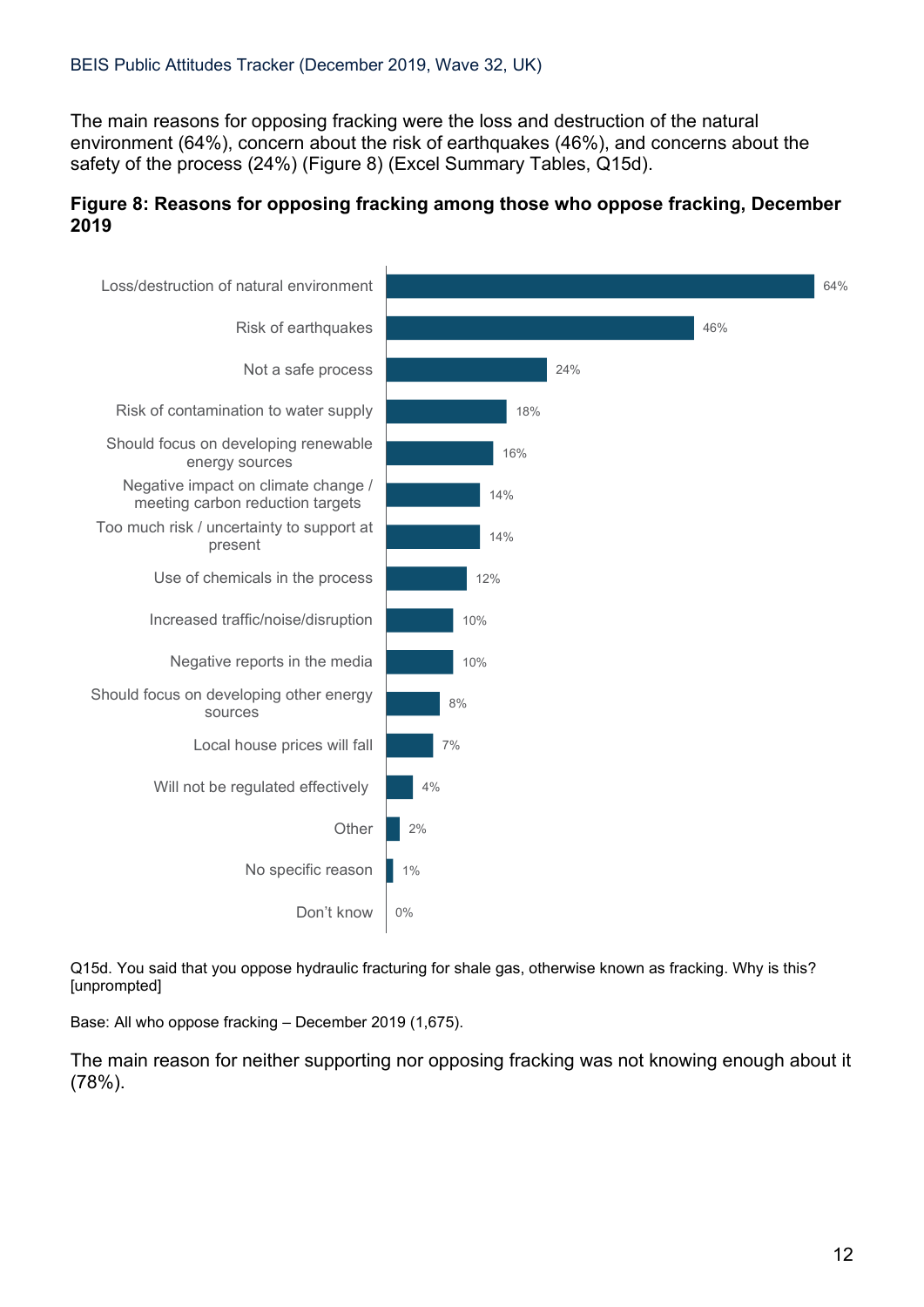## <span id="page-12-0"></span>Clean growth

In December 2019, awareness of the concept of "clean growth" reached a low of 17%, continuing a downward trend since the high of 28% in July 2018 (Figure 9; Excel Summary Tables, Q80). The proportion who were aware comprised 7% who had heard of the concept but knew hardly anything about it, 8% who knew a little about it, 2% who said they knew a fair amount and only 1% who knew a lot.

**Figure 9: Awareness of the concept of "clean growth" (based on all people), July 2018 to December 2019**



Q80. The Government has recently begun to promote the concept of "clean growth". Before today, how much, if anything, did you know about this concept?

Base: All wave respondents. (Asked quarterly). See technical appendix for base sizes.

Note: Awareness includes those who said they knew a lot about it, knew a fair amount about it, knew a little about it and knew hardly anything but had heard of it.

Awareness was higher among men (20%, compared with 14% of women) and those in social grades AB (20%, compared with 13% in social grades DE) (Table 58).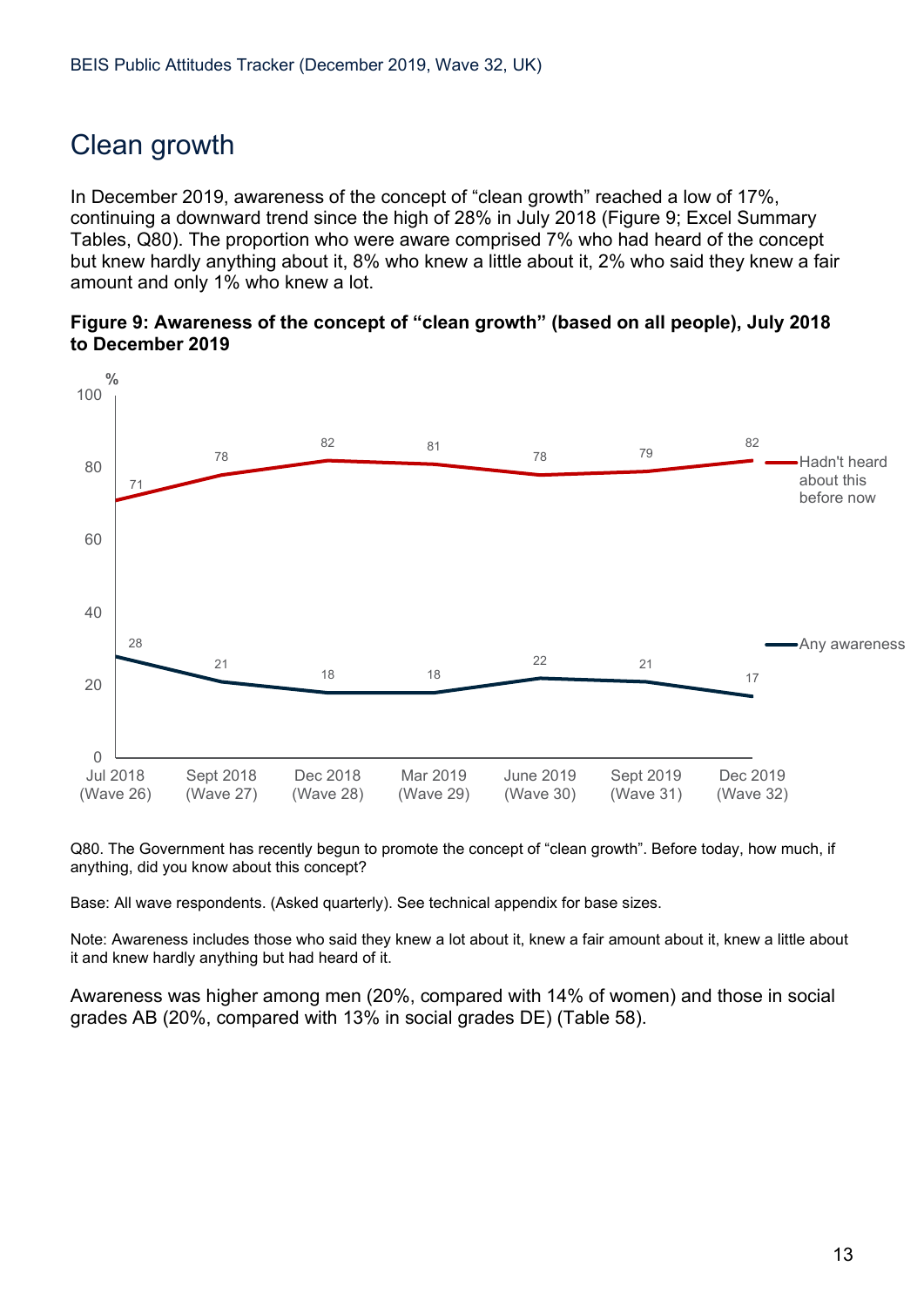## <span id="page-13-0"></span>**Heat**

## <span id="page-13-1"></span>Condensing boilers

Those reporting that they had a condensing boiler reached a peak of 59% in December 2019, an increase from 51% in December 2018 and 54% in December 2017 (Figure 10; Excel Summary Tables, Q52).

## **Figure 10: Whether have a condensing boiler (based on all people), December 2016 to December 2019**



Q52. As far as you know, do you have a condensing boiler in your home? If you're not sure, any gas boiler installed since 2006 will be condensing. Any oil boiler installed since 2008 will be condensing.

Base: All wave respondents. (Asked annually). See technical appendix for base sizes.

Those in social grades AB were more likely to report having a condensing boiler (68%, compared with 51% in social grades DE) (Table 37).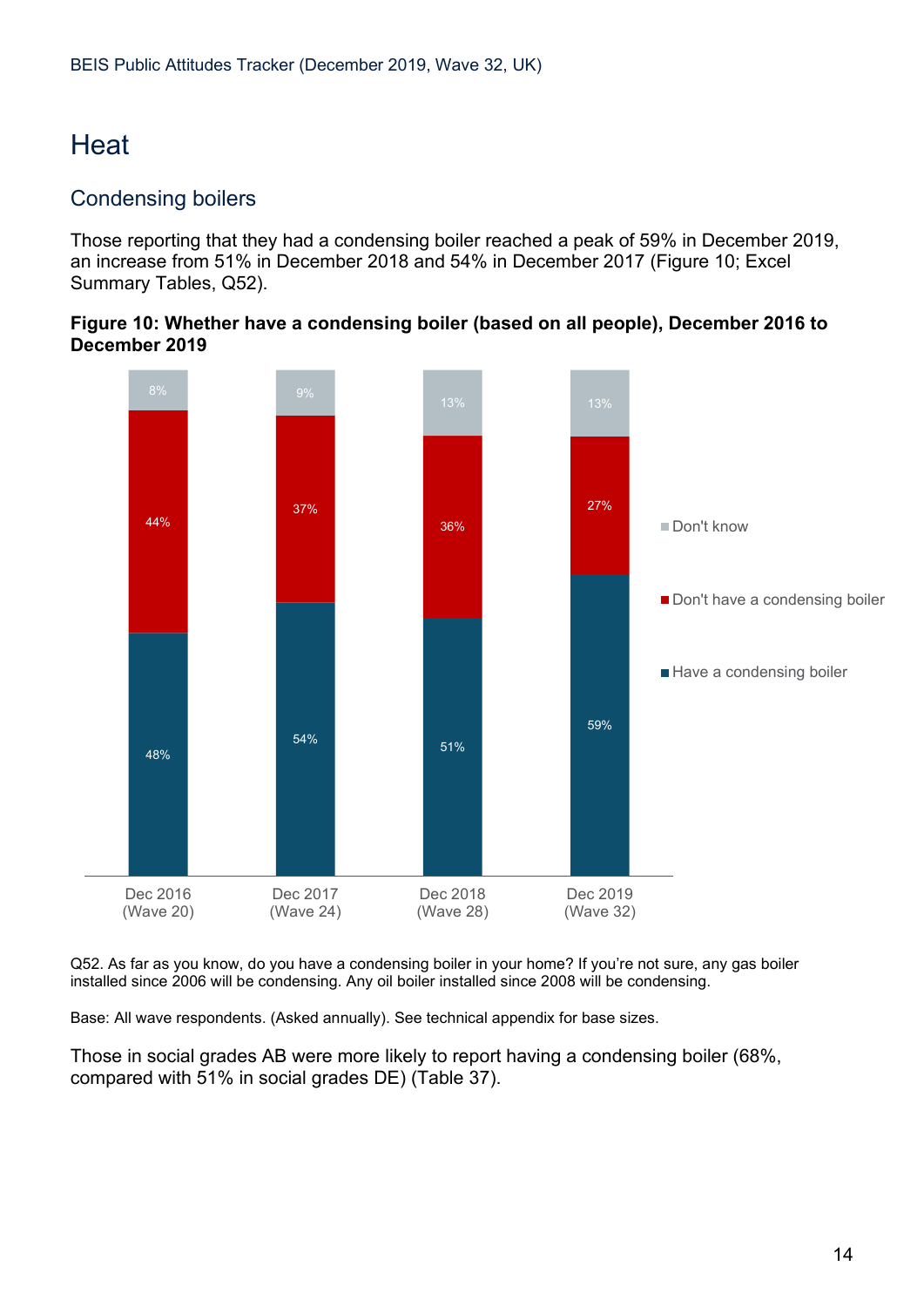## <span id="page-14-0"></span>Heat networks

In December 2019, 17% said they had heard of heat networks (Figure 11). There has been relatively little variability on this measure over the course over the tracker, with awareness remaining between 15% and 18%.



**Figure 11: Awareness of heat networks (based on all people), March 2012 to December 2019 [3](#page-14-1)**

Q24. The next two questions are about heat networks, also called district heating. These are heating systems where heat is generated locally and then provided to yours and other homes, rather than being generated in your home. Have you ever heard of these networks?

Base: All wave respondents - March 2012 to December 2019 (Asked annually.) See technical appendix for base sizes.

Awareness of heat networks was higher among certain groups of the population. Awareness was higher among men (24%, compared with 10% of women); people aged 55 or over (23% of people aged 55 to 64 and 22% of people aged 65 and over, compared with 10% of people aged 16 to 24); those in social grades AB (24%, compared with 10% in social grades DE); and home owners (20%, compared with 13% of private renters and 10% of social renters) (Table 7). These differences are in line with the results for December 2018 when this question was last asked.

<span id="page-14-1"></span><sup>3</sup> Note that this question was asked every March on an annual basis. However, from wave 28 the question was asked as part of the December wave.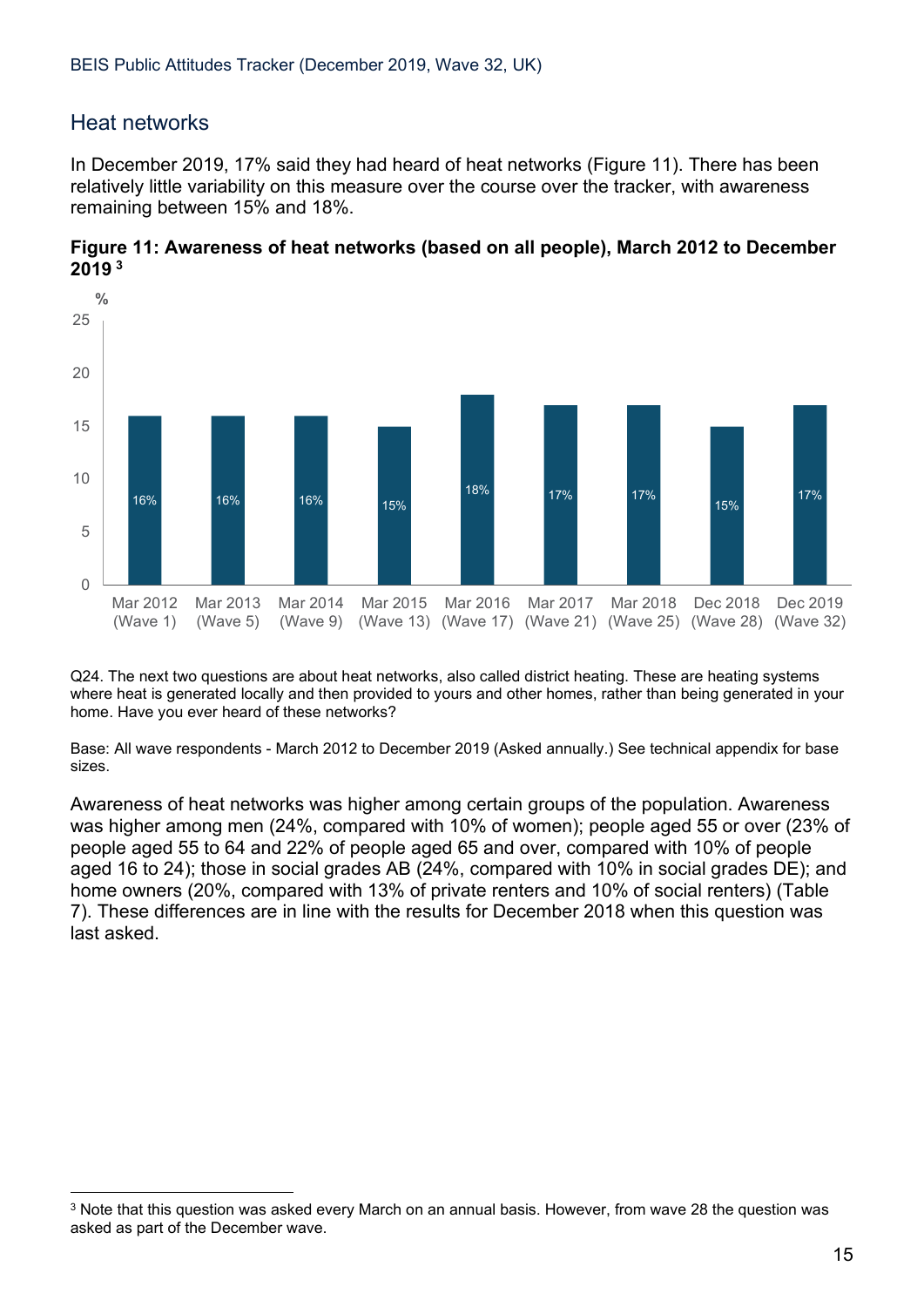There were also regional differences in awareness (Figure 12). In December 2019, awareness was highest in East Midlands (23%) and Scotland (23%), and lowest in London (10%) (Table 7).



### **Figure 12: Awareness of heat networks by region (based on all people), December 2019**

Q24. The next two questions are about heat networks, also called district heating. These are heating systems where heat is generated locally and then provided to yours and other homes, rather than being generated in your home. Have you ever heard of these networks?

Base: All wave respondents living in North East (172); North West (469); Yorkshire and The Humberside (367); East Midlands (281); West Midlands (375); East of England (414); London (499); South East (569); South West (356); Wales (218); Scotland (367); Northern Ireland (125).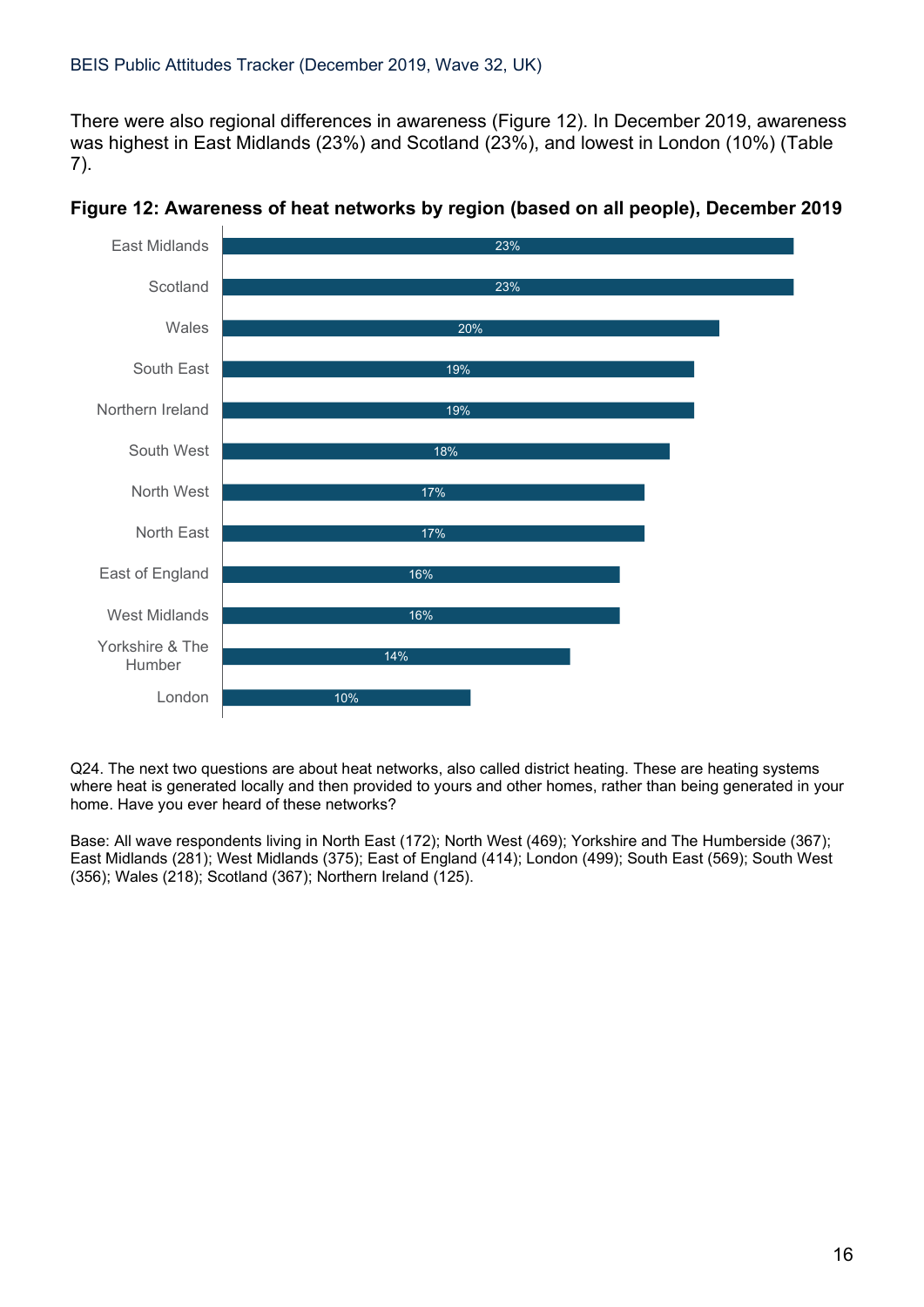In December 2019, of those who were aware of heat networks, half (50%) said they would be likely to join one if given the opportunity; this proportion remains unchanged from December 2018. A further 1% said they had already joined one.

Based on all people interviewed, this equates to 8% overall who say they would be likely to join a heat network (Table 9; Figure 13). There has been little change over the last four waves on this measure<sup>[4](#page-16-0)</sup>

**Figure 13: Likelihood of joining a heat network if given an opportunity (based on all people), December 2019:** 



Q25 How likely do you think you will be to join a heat network like this if you were given the opportunity? When answering, please assume you would pay no more than you do at present.

All wave respondents - December 2019 (Asked annually). See technical appendix for details.

<span id="page-16-0"></span><sup>4</sup> Before wave 21, the question was asked to everyone and therefore results collected before wave 21 cannot be compared with results collected from wave 21 onwards.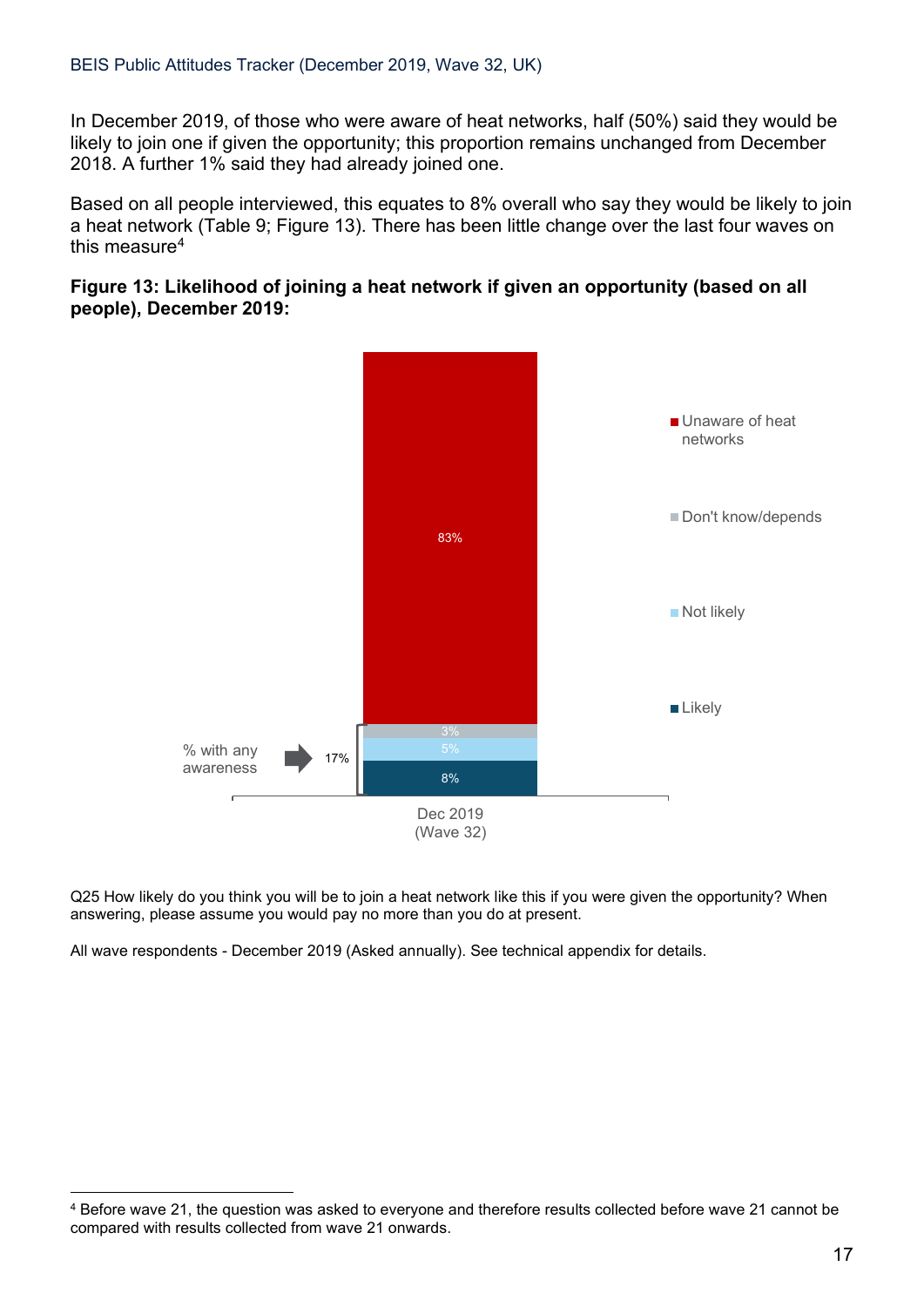Of those aware of heat networks in December 2019, people were much more likely to be positive than negative (Figure 14). A little over half (55%) were positive about them, with 15% being very positive. Around one in 10 were negative (9%), while 35% gave a neutral opinion. These results are in line with all previous waves of the survey when this question was asked.





Q25i. From what you know, or have heard about heat networks, generally how positive or negative would you say you are towards them?

Base: All respondents who have heard of heat networks – March 2018 (331); December 2018 (595); December 2019 (683)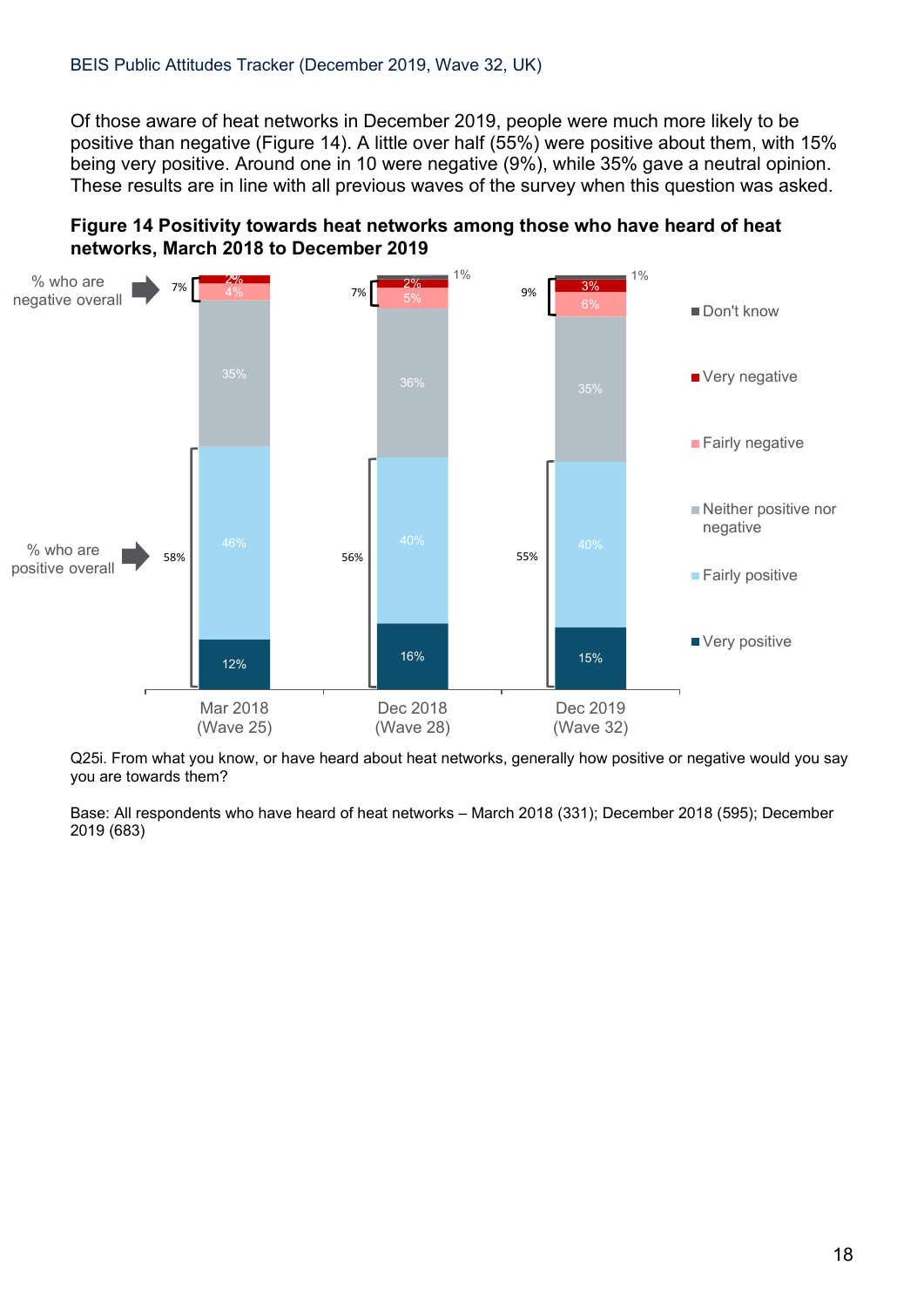## <span id="page-18-0"></span>Renewable heating systems

In December 2019, nearly six in ten (57%) people were aware of renewable heating systems, although few felt well-informed (Figure 15). Overall, 5% said they knew a lot, 28% a little and 23% had heard of this but didn't really know anything about it.

Overall awareness in December 2019 was slightly higher than in December 2018 (a rise from 52% to 57%). However, over the longer term, awareness has generally declined from a high point of 78% in December 2013 (Figure 15).





(Dec 2013) (Mar 2014) (Jun 2014) (Dec 2014) (Jun 2015) (Dec 2016) (Dec 2017) (Dec 2018) (Dec 2019)

Q7 1. The next few questions are about renewable heating systems. By renewable heat we mean heating systems which use energy from biomass or the sun, or which use electricity to draw heat from the ground, water, or air to heat your home. How much would you say you know about renewable heating systems? This includes air source heat pumps, ground source heat pumps and biomass boilers.

Base: All wave respondents – December 2013 – December 2019. (Asked annually). See technical appendix for details.

In December 2019, awareness was higher among men (64%, compared with 49% of women); those in social grades AB (70%, compared with 40% of those in social grades DE); and those who support renewable energy (61%, compared with 50% who oppose it) (Table 11).

By region, it is notable that awareness was highest in Northern Ireland (73%) and lowest in London (44%).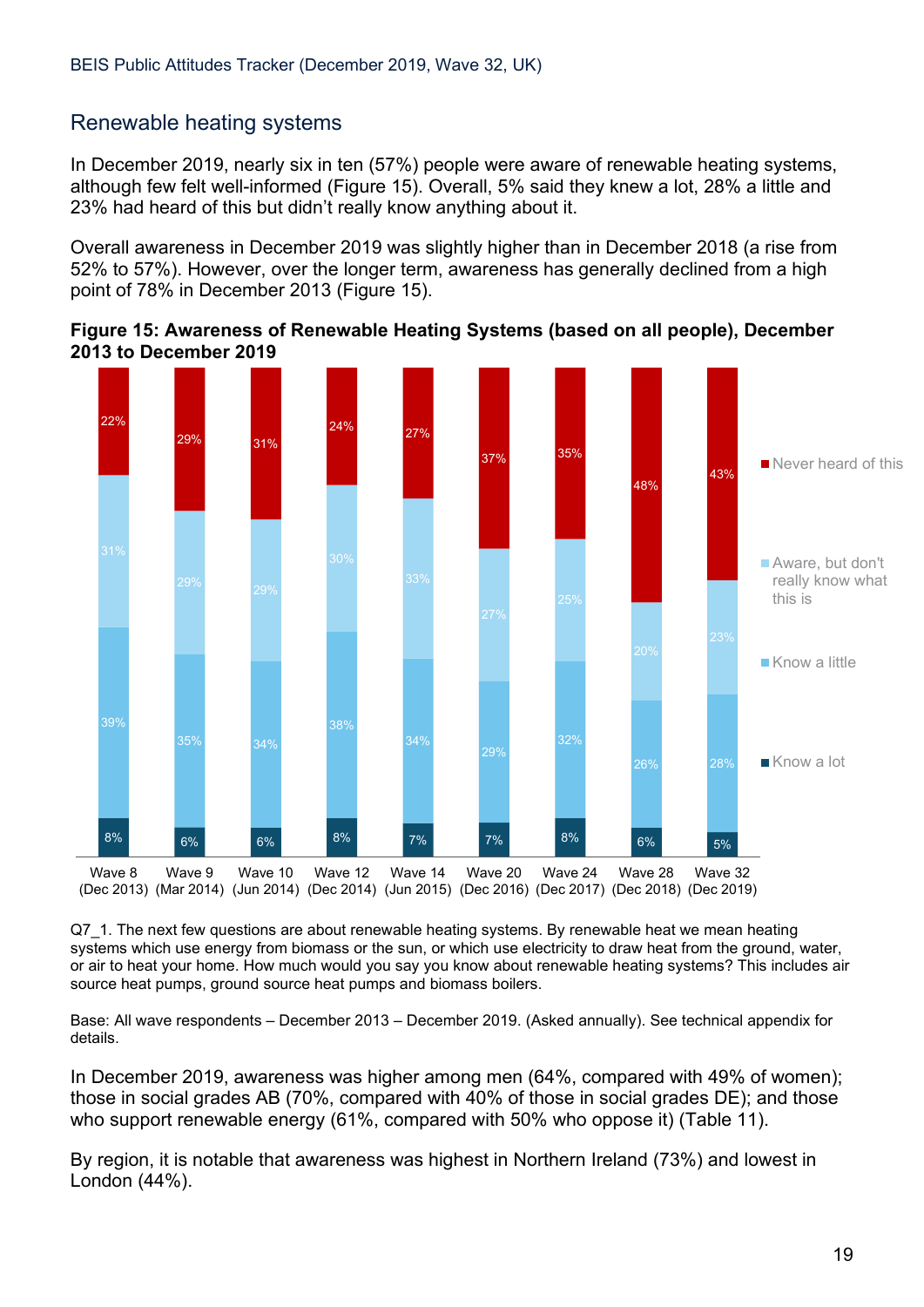People were also asked about their awareness of specific renewable heating systems. In December 2019, awareness was highest for solar thermal panels (71%), while between three and four in ten people were aware of biomass boilers (41%), ground source heat pumps (36%) and air source heat pumps (30%) (Figure 16). Findings are in line with previous waves when these questions were asked in a comparable format.





Q41. And how much would you say you know about solar thermal panels? By this we mean solar panels for hot water, not solar PV panels that generate electricity. / Q7\_1A. And now thinking about three different types of renewable heating system…How much, if anything, do you know about… …Air source heat pumps / ...Ground source heat pumps / …Biomass boilers?

Note: The figures for Q7, 1A have been rebased on all people. All those who were not routed into the question are included in the "Never heard of them / never heard of any renewable heating system" category.

Base: All wave respondents. (Asked annually). See technical appendix for base sizes.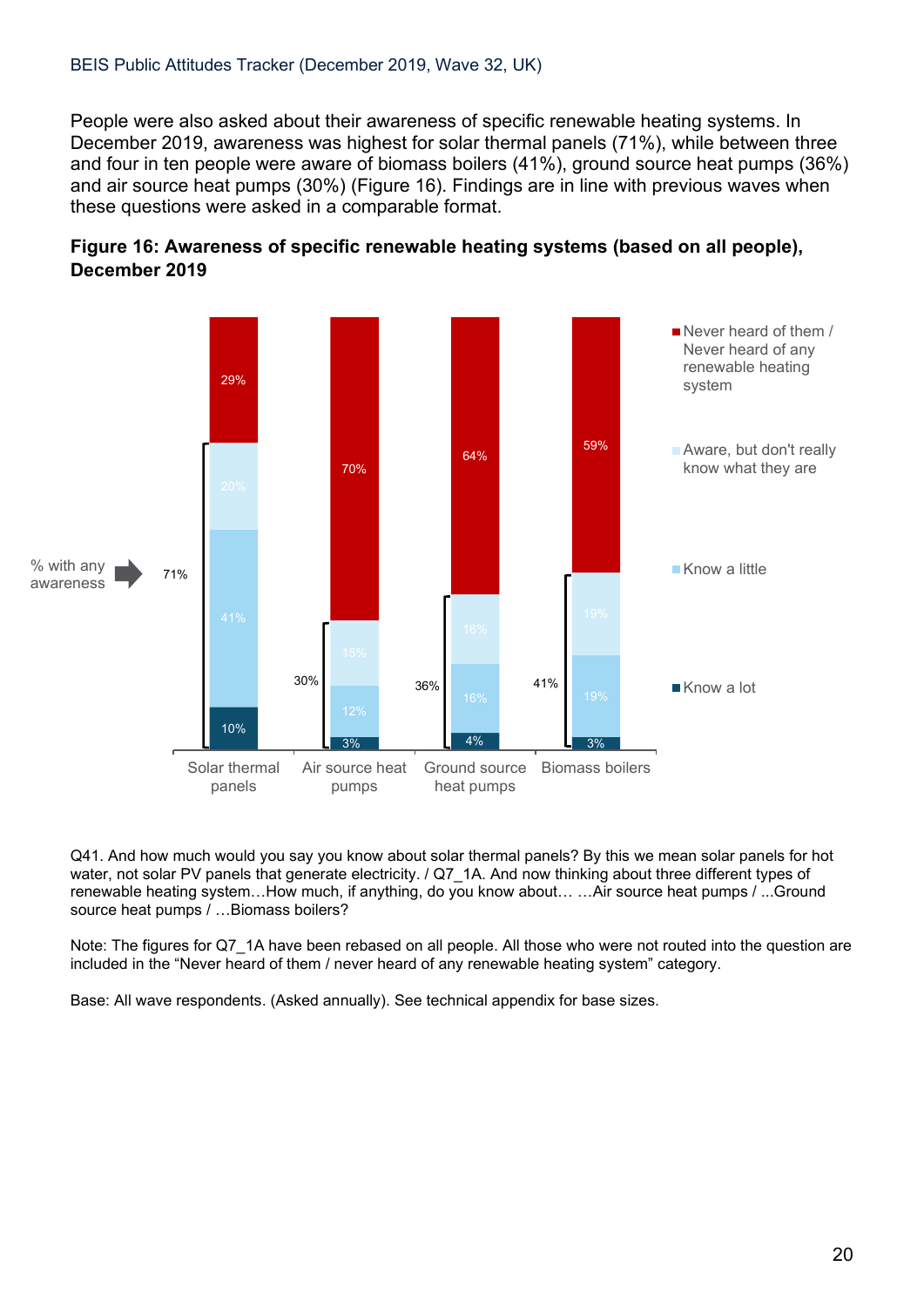In December 2019, the most common renewable heating system to have been installed in homes was solar thermal panels, with 5% of people having done so. In total, 14% had either already installed a solar thermal panel or considered themselves likely to do so in the next few years. In comparison, only 3% of people were either considering or had already installed each of the other renewable heating types.





Q41. And how much would you say you know about solar thermal panels? By this we mean solar panels for hot water, not solar PV panels that generate electricity. / Q7\_1A. And now thinking about three different types of renewable heating system…How much, if anything, do you know about… …Air source heat pumps / ...Ground source heat pumps / ...Biomass boilers? / Q42 Which, if any, of these do you currently have installed in your home? When answering, please think about whether or not this has been done to your home, even if the decision was not made by you personally / Q43. How likely do you think you would be to install an air source heat pump in your home over the next few years? / Q44. How likely do you think you would be to install a ground source heat pump in your home over the next few years? / Q45. How likely do you think you would be to install a biomass boiler in your home over the next few years? / Q46. How likely do you think you would be to install solar thermal panels in your home over the next few years?

Note: The figures for Q43, Q44, Q45 and Q46 have been rebased on all people. All those who were not routed into the question are included in either the "Never heard of this" or "never heard of any renewable heating system" category.

Base: All wave respondents - December 2019 (4,212)

<span id="page-20-0"></span><sup>5</sup> Only those who knew at least a little about each renewable heating system were asked how likely there were to install one. Results have been re-based on all respondents.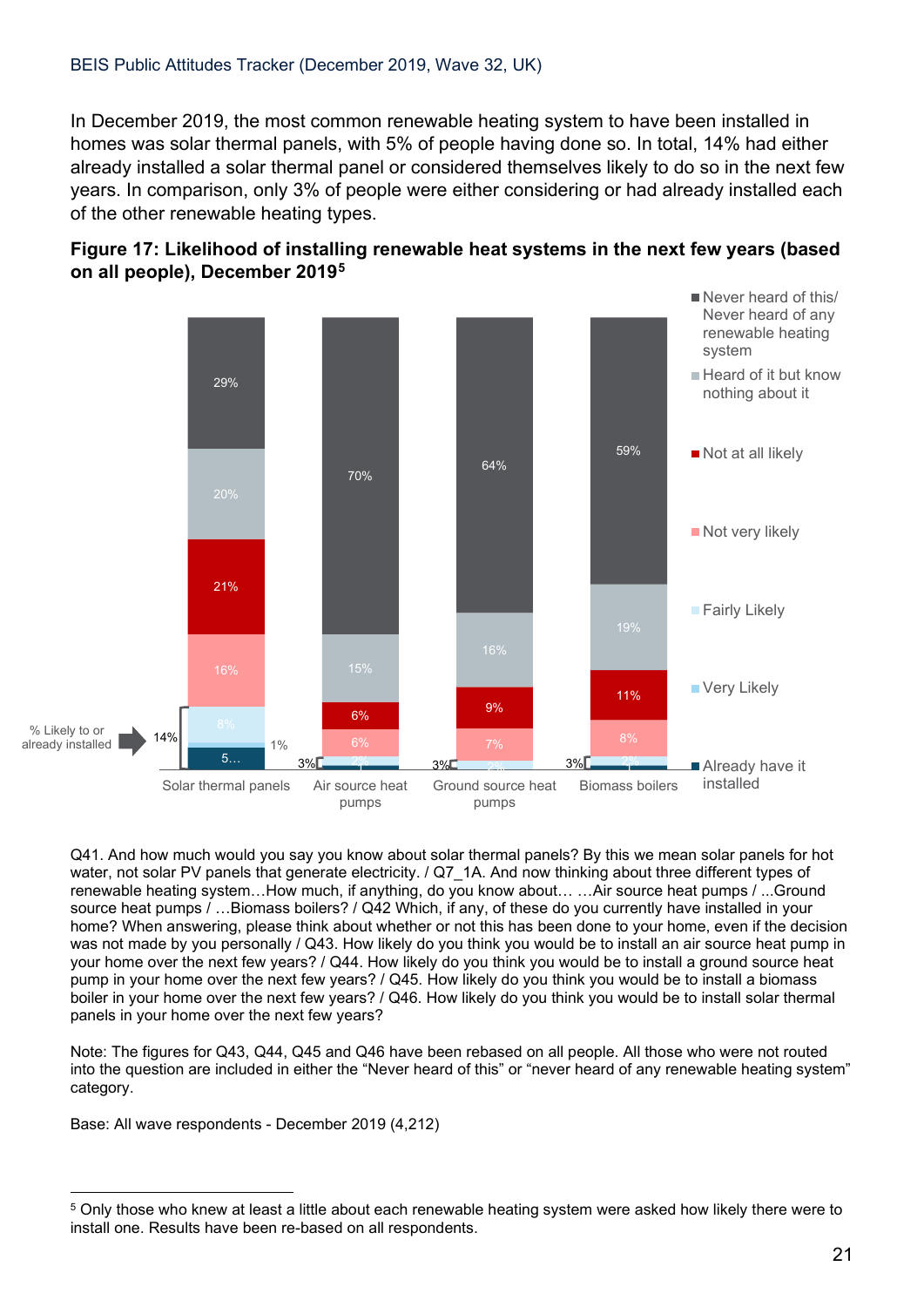Those who had heard of at least one renewable heat measure but who said that they were unlikely to install any of them in the next few years were asked why this was the case<sup>6</sup>. The most common reasons given by this group were that it would cost too much to install (30%) and not being able to install them as they did not own the property (24%) (Figure 18).

Barriers to installation varied by tenure. Owner-occupiers were most likely to reject installation on account of cost (39%), due to lack of knowledge about how these systems work (17%), a perceived inability to install this in their home (14%) and because they think it would be too much effort, either wanting to avoid the hassle (13%) or thinking it would be too big a job to install this (10%).

Among those who were renting, the over-riding barriers were simply because they did not own the property (76%) or because they felt this wasn't their decision to make (15%) (Table 31).

## **Figure 18: Why respondents are unlikely to install any renewable heat measures in their home by tenure (among those who are aware of renewable systems but unlikely to install measures in their home), December 2019**



Q51. Why are you unlikely to install any renewable heat measures in your home?

Base: All respondents who were aware of at least one renewable heat measure and unlikely to install measures in their home (1,883); Owner-occupier (1151); Renting privately or through social housing (714).

<span id="page-21-0"></span><sup>&</sup>lt;sup>6</sup> Responses were collected unprompted (without showing respondents a list) and were coded by interviewers into a predefined list.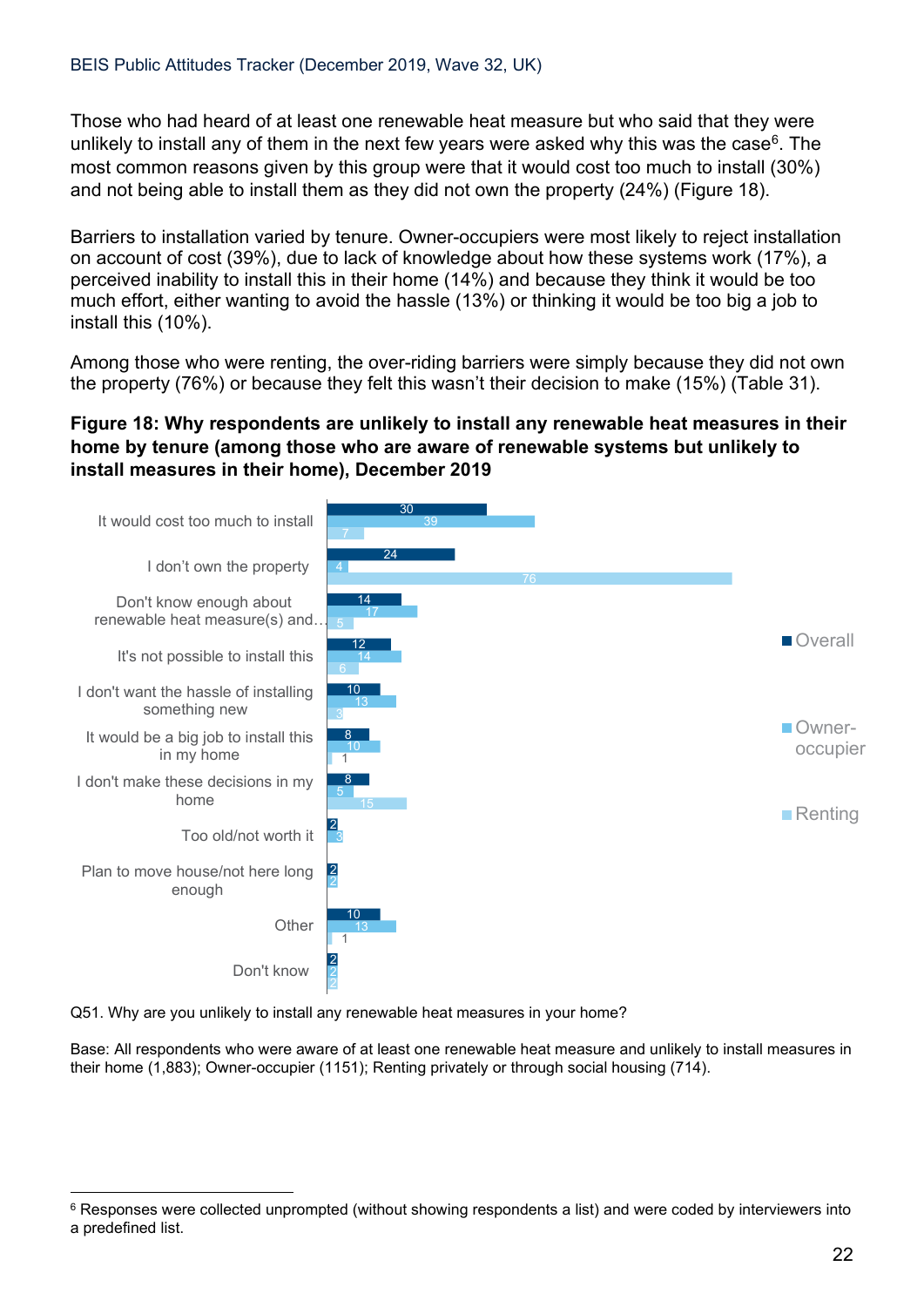Respondents who were aware of renewable heating systems were asked whether they agreed or disagreed with the following four statements:

- Renewable heating systems are expensive to install
- A renewable heating system would heat my home better than the heating system I have now
- Renewable heating systems are cheap to run
- Renewable heating systems are less reliable than conventional heating systems (for example a gas or oil boiler)

The results for this question have been based on all owner-occupiers aware of renewable heating systems (Figure 19).

In December 2019, a large proportion of owner-occupiers said they neither agreed or disagreed with any of the statements or didn't know. This indicates that even when people have heard of these systems there is still a substantial lack of knowledge about how these systems work.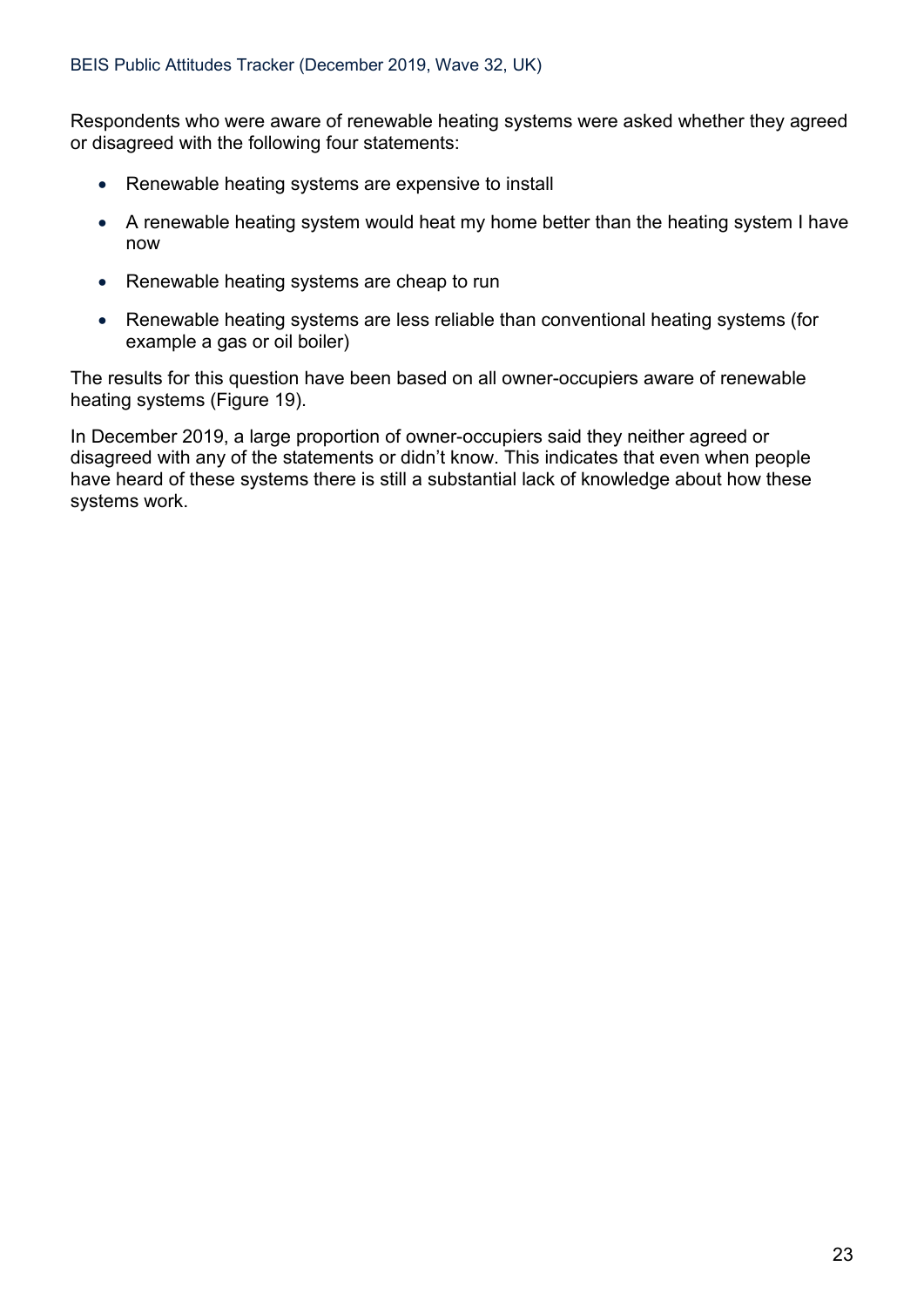Among owner-occupiers aware of renewable heating, a much higher proportion agreed (60%) than disagreed (4%) that renewable heating systems would be expensive to install. However, this group was also more likely to agree (43%) than disagree (9%) that these systems would be cheap to run. Views were more mixed in relation to heating efficiency and reliability. Owneroccupiers aware of renewable heating were as likely to agree (18%) as they were to disagree (19%) that renewable heating would heat their home better. However, on balance this group were more inclined to think that renewable heating systems would improve reliability: they were more likely to disagree (24%) than agree (14%) that renewable heating would be less reliable.





Q7 3. How much do you agree or disagree with the following statements? ...a) Renewable heating systems are expensive to install / …b) Renewable heating systems are cheap to run / …c) Renewable heating systems are less reliable than conventional heating systems (for example a gas or oil boiler) d) A renewable heating system would heat my home better than the heating system I have now.

Base: All owner-occupiers who have at least heard of renewable heating systems - December 2019; Statements a,b,c (1,416); Statement d (899).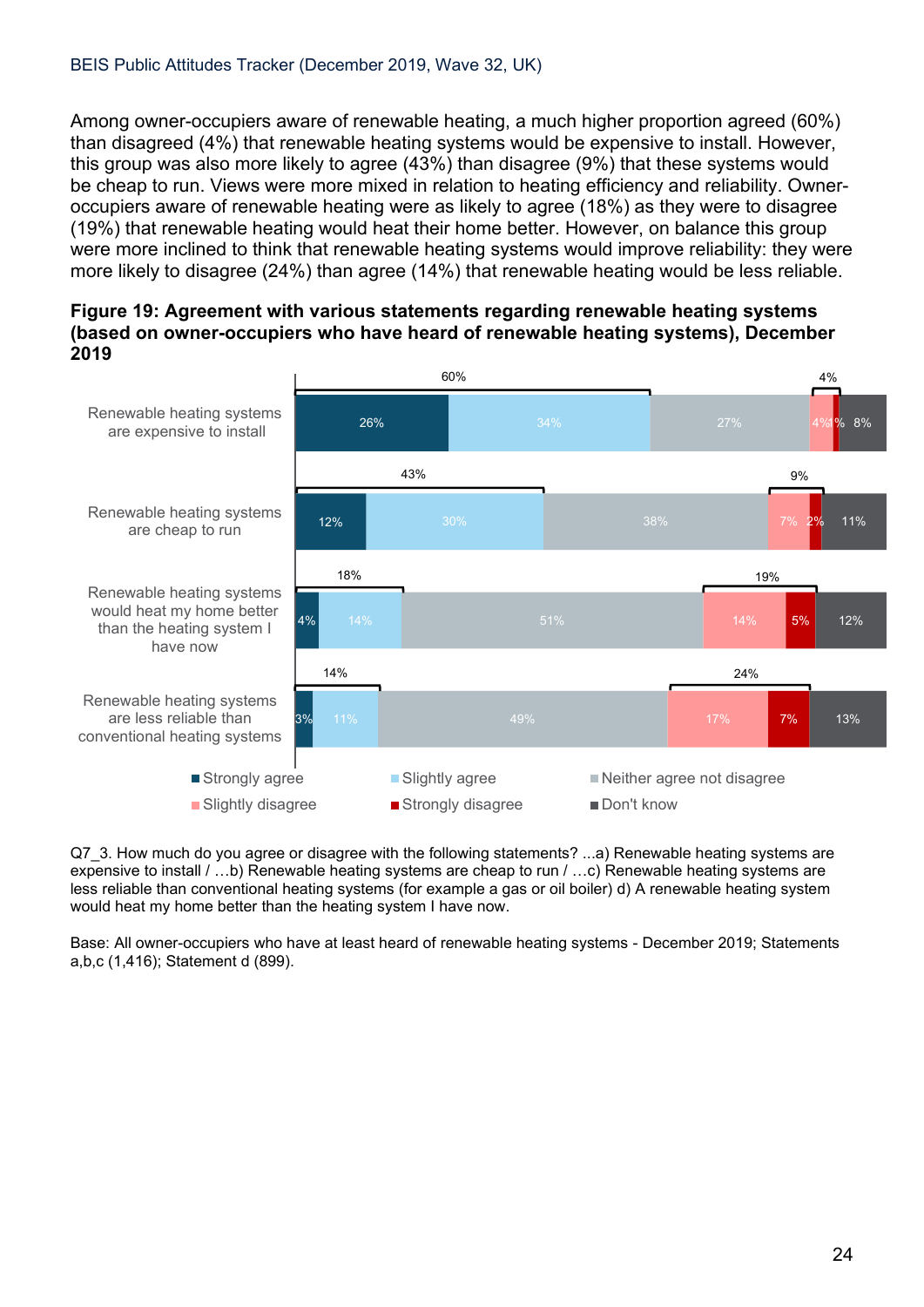## <span id="page-24-0"></span>Heat usage in the home

Respondents were asked how much attention they pay to the amount of heat they use in their home.<sup>[7](#page-24-1)</sup>

In December 2019, 23% said they paid a lot of attention to the amount of heat they used in their home, with a further half (49%) saying they paid a fair amount of attention. Around two in ten (19%) said they did not pay much attention and 8% did not pay any attention at all. These results show relatively little change from previous waves of the survey (Figure 20).

**Figure 20: Attention paid to heat used in the home (based on all people), December 2016 to December 2019**



Q7\_8. How much attention do you pay to the amount of heat you use in your home?

Bases: All wave respondents – see technical appendix for further details.

<span id="page-24-1"></span> $\frac{7}{1}$  This question has been asked over six waves of the survey, dating back to September 2015. However, here we focus on the last four waves in which this question was asked, as all were conducted at the same time of year (December 2016, 2017, 2018 and 2019). Differences compared with earlier waves (September 2015 and March 2016) are likely to reflect seasonal differences in behaviour and so are excluded from our analysis.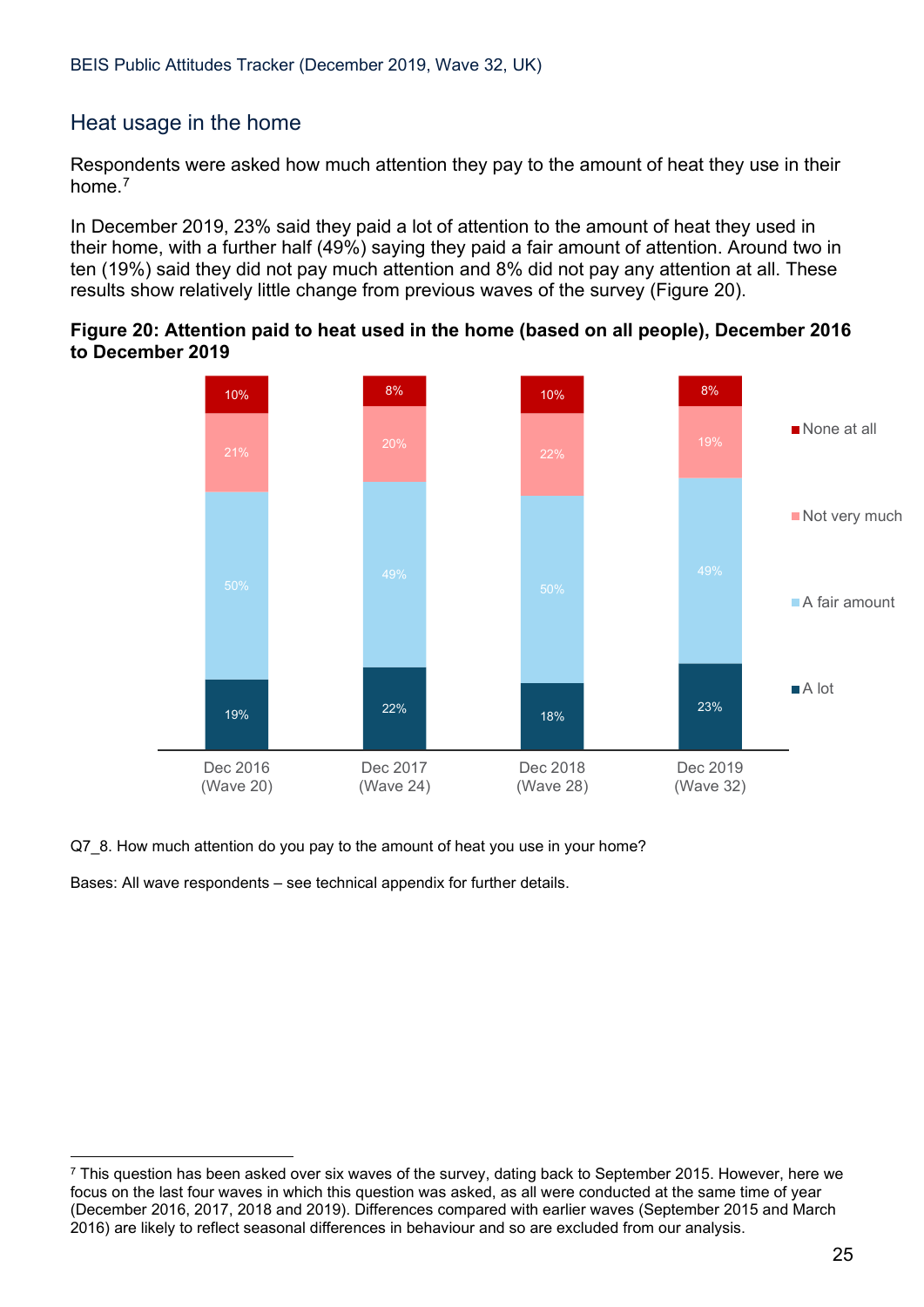Those aged 16 to 24 were least likely to pay attention to the amount of heat used (Figure 21; table 40) with 55% saying they paid a lot or a fair amount of attention compared with between 70% and 78% among all other age groups. This may be because those aged 16 to 24 are more likely to be living with their parents.





Q7\_8. How much attention do you pay to the amount of heat you use in your home?

Base: All wave respondents aged 16 to 24 (509); 25 to 34 (713); 35 to 44 (568); 45 to 54 (544); 55 to 64 (592); 65 and over (1,286).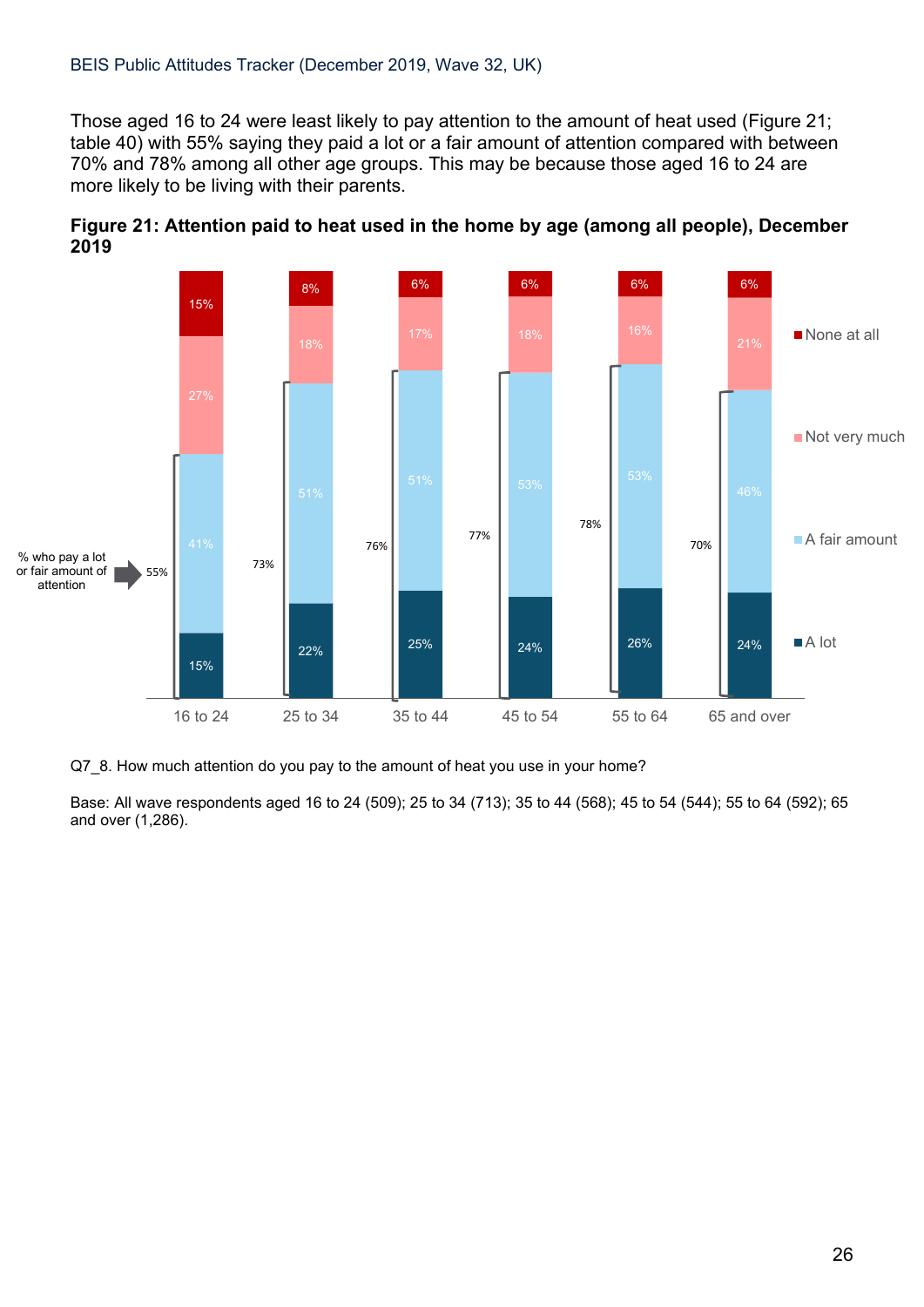### BEIS Public Attitudes Tracker (December 2019, Wave 32, UK)

Those who paid a lot or a fair amount of attention to the amount of heat used in their home were asked their reasons for doing this (Figure  $22)^8$ . In December 2019, over half (55%) said this was to minimise the amount of money they spent, 18% said that this was to make sure they had enough heat to be comfortable, and a similar proportion said they wanted to keep control of the amount of heat used (15%). Less than one in ten (9%) said this was mainly done to reduce the environmental impact of the heat used. These results are similar to previous waves of the survey.

#### **Figure 22: Reason for paying attention to amount of heat used in home among those who pay a lot or a fair amount of to the amount of heat used in their home, December 2019**



Q7\_9. You said you pay [a lot/a fair amount] of attention to the amount of heat you use in your home. What is the main reason for this?

Base: All who pay a lot or a fair amount of attention to the amount of heat used in their home – December 2019 (3,017).

Those more likely to pay attention to the amount of heat used for environmental reasons included those aged 16 to 24 (13%, compared with 5% of those aged 65 and over) and those in social grades AB (11%, compared with 5% of those in social grades DE). (Table 41)

<span id="page-26-0"></span><sup>&</sup>lt;sup>8</sup> Responses were collected prompted; respondents were shown a list of options on screen to select from or they chose an 'other' response.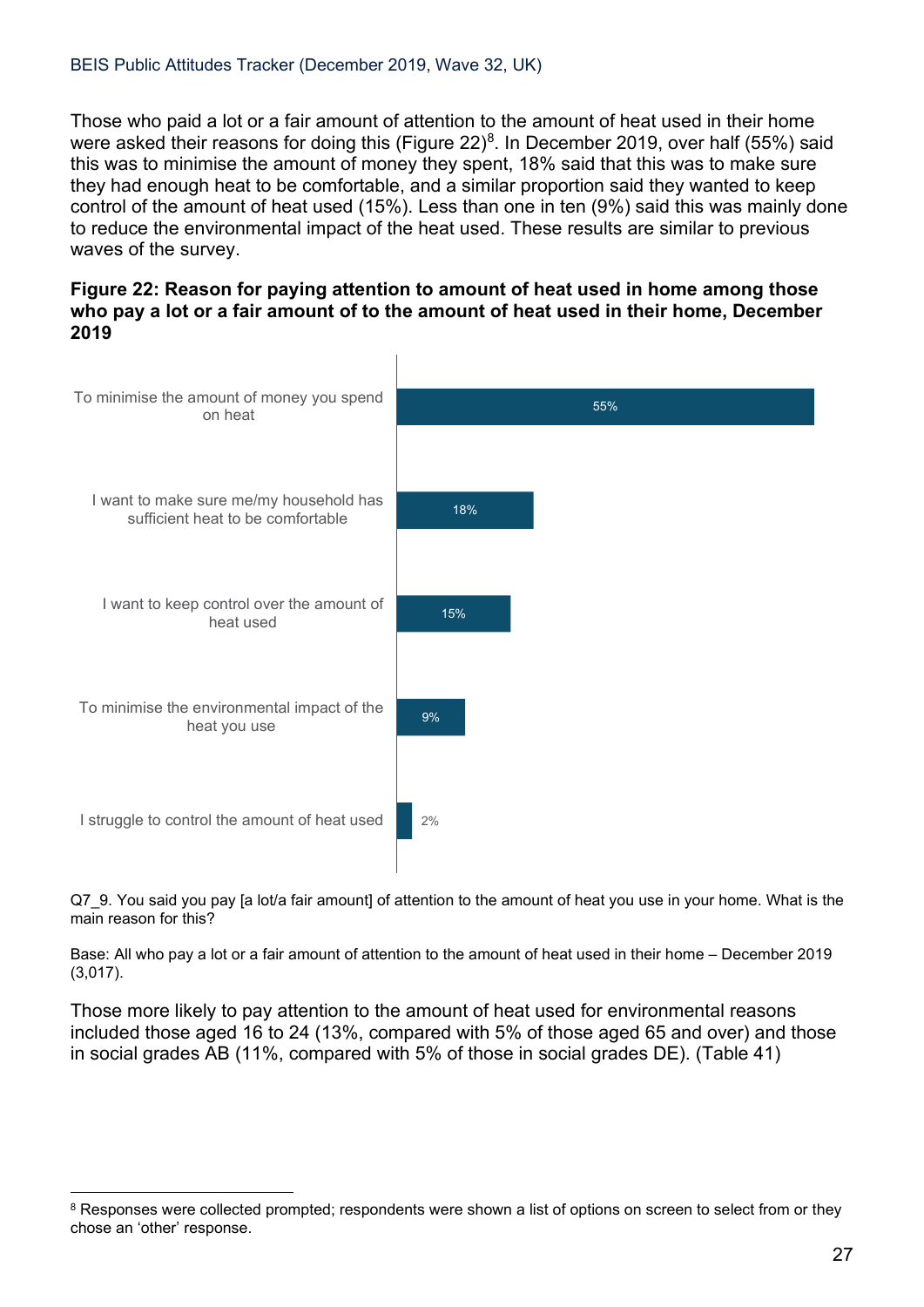Those who said they did not pay much or any attention to the amount of heat used were also asked the reason for this (Figure  $23$ )<sup>9</sup>. The most common response was that they used as much heat as needed to be comfortable (54%). These results are aligned with previous waves of the survey.

### **Figure 23: Reason for not paying attention to amount of heat used in home among those who pay no attention or not very much attention to the amount of heat used in their home, December 2019**



Q7 10. You said you pay [not very much/no] attention to the amount of heat you use in your home. What is the main reason for this?

Base: All who pay not very much or no attention to the amount of heat used in their home – December 2019 (1,157).

<span id="page-27-0"></span><sup>&</sup>lt;sup>9</sup> Responses were collected prompted; respondents were shown a list of options on screen to select from or they chose an 'other' response.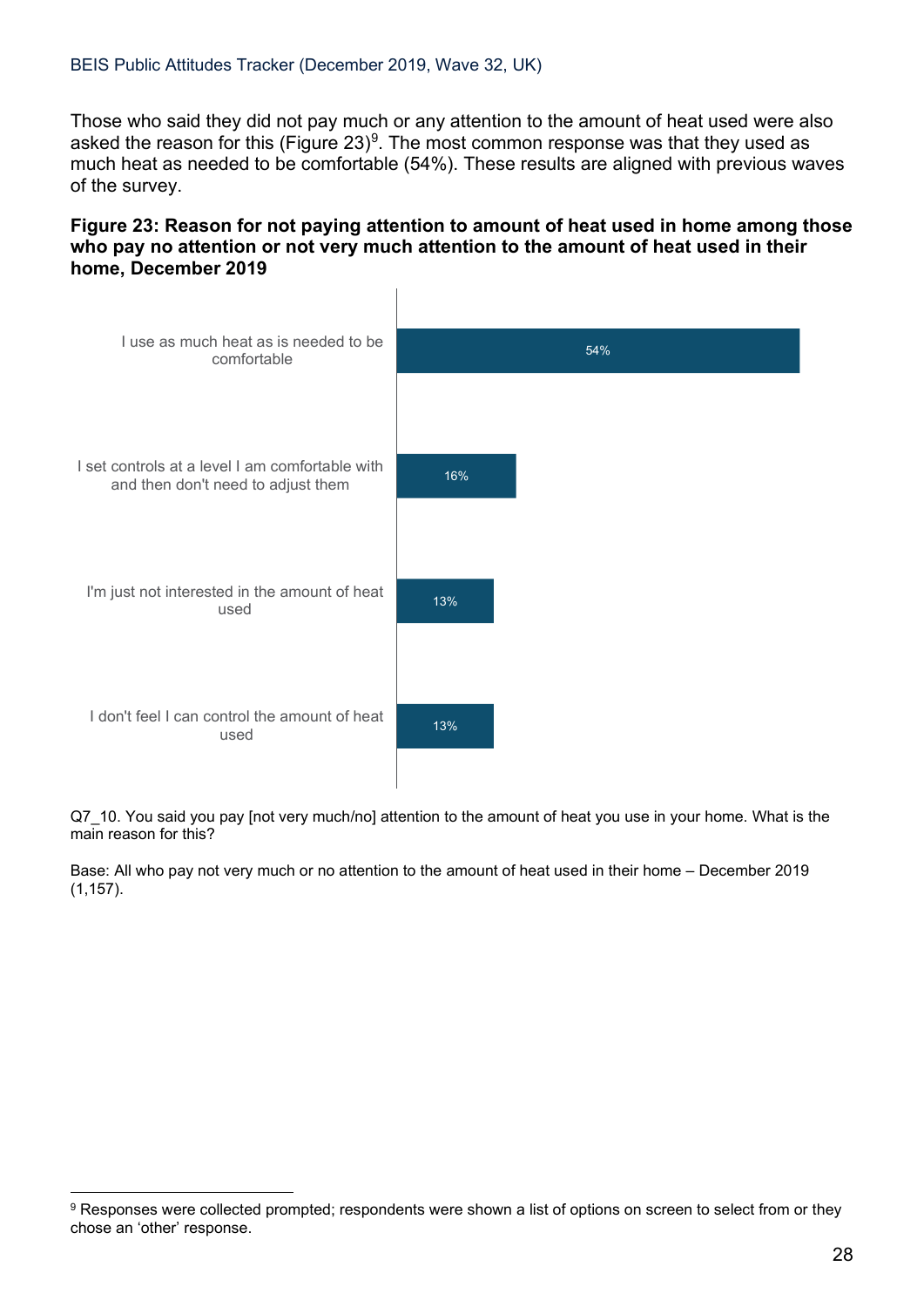## <span id="page-28-0"></span>Installing or replacing heating systems

In December 2019, 64% of people said they would only replace their heating system when their current one breaks down or starts to deteriorate (Figure 24). A further 13% said they would consider replacing their heating system while it was working, while 21% said this was not their decision to make due to renting or living with parents. The proportion of respondents who will only replace their heating system when their current one breaks down or deteriorates has gradually decreased from 70% in December 2016. This has coincided with an increase in the proportion of people who say that replacing their heating system was not their decision due to renting or living with parents.



**Figure 24: Plans for replacing heating system (based on all people), December 2016 to December 2019**

Q7\_11. Now thinking about your heating system. Which of the statements on this screen comes closest to your view?

Base: All wave respondents. (Asked annually). See technical appendix for base sizes

Those who said they would consider replacing a working heating system were asked their reasons for doing this (Table 44). $^{10}$  $^{10}$  $^{10}$  Just under four in ten (37%) said this was to save bills, while 32% said they would switch to a more environmentally friendly heating system. Just under three in ten (27%) said they would switch to have a more reliable heating system than their current one, an increase from 19% in December 2018. (Excel Summary Tables, Q7\_12).

<span id="page-28-1"></span><sup>&</sup>lt;sup>10</sup> Responses were collected prompted; respondents were shown a list of options on screen to select from or they chose an 'other' response.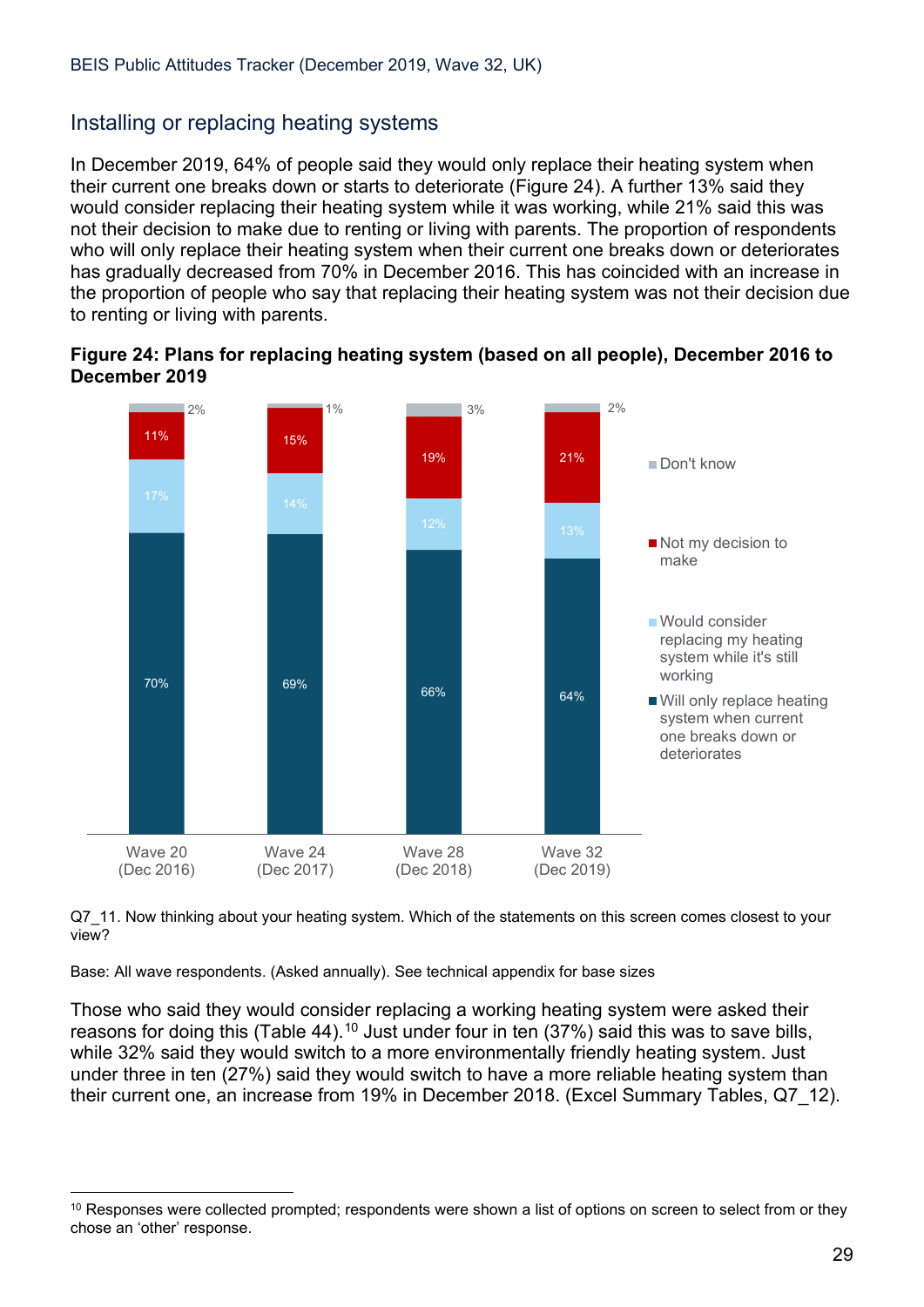Just over two in ten people (21%) said they had a boiler or heating system installed in the last three years (Figure 25). The proportion of respondents who have said they had a boiler or heating system installed in the last three years has remained between 19% and 23% since the question was first asked in December 2017 (Excel Summary Tables, Q60).

Owner occupiers (24%) were more likely than private renters (13%) and social renters (19%) to have installed a boiler or heating system in this period (Table 45).

Of those who have had a boiler or heating system installed in the last three years, most (68%) had installed it 1-3 years ago while around a third (31%) had installed it more recently (Table 46). Over nine in ten (94%) of those who had installed a new boiler or heating system said this was gas (Table 47).

Of those who had a new boiler or heating system installed, six in ten (61%) said they were involved in the decision-making process for choosing this (Table 48). Unsurprisingly, owner occupiers (77%) were much more likely to be involved in the decision-making process than private renters (15%) or social renters (12%).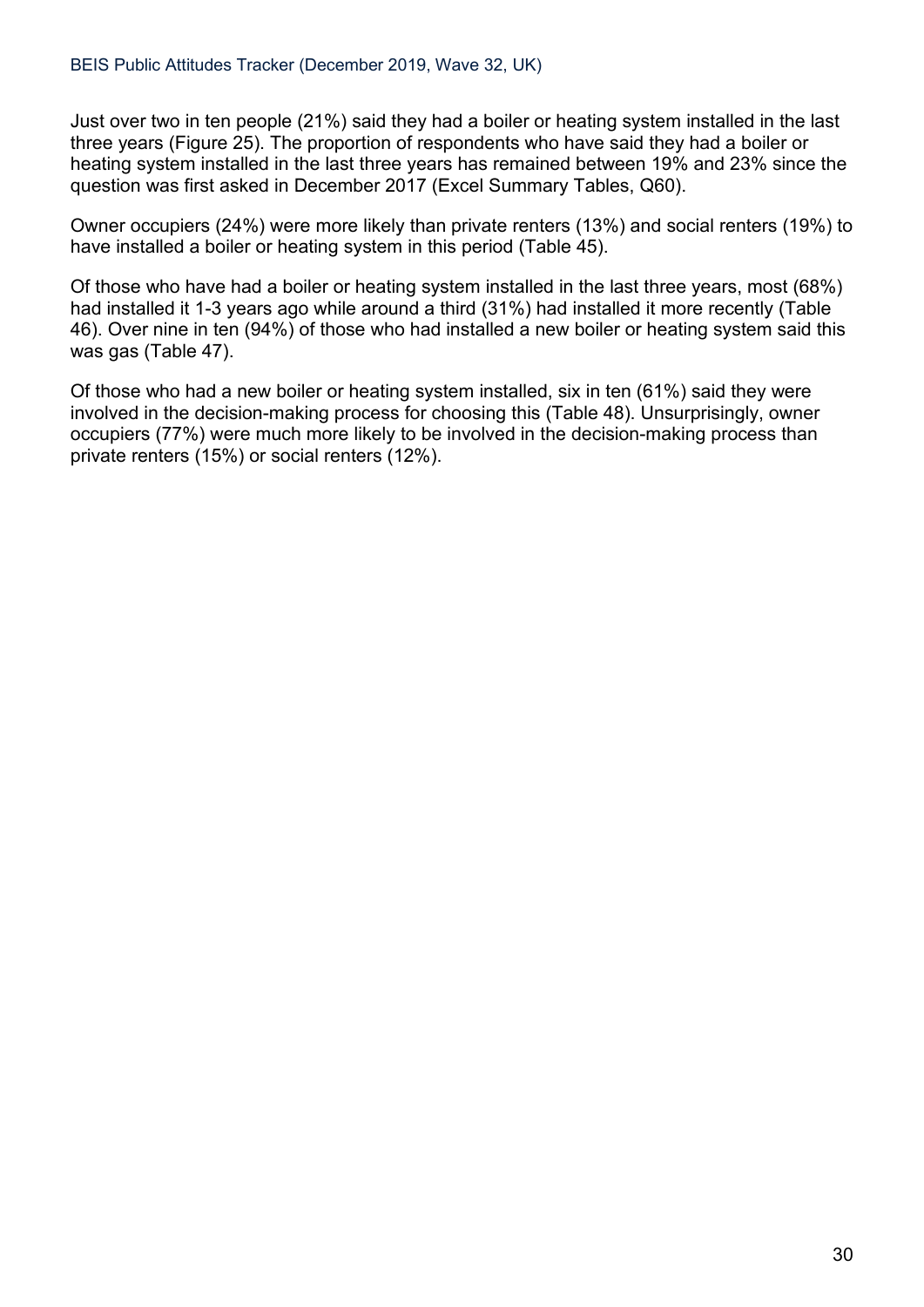Those involved in choosing a new boiler or heating system were asked which sources of information they used to make their decision (Figure 23). Over half (54%) said they sought information from their heating engineer or installer, 34% from friends and family, 20% from the internet, and 15% from an energy provider. These results were similar to previous waves of the survey.

**Figure 25: Sources of information used to help make a decision when choosing new boiler or heating system (among those who had a new boiler or heating system installed in the last three years and were part of the decision-making process), December 2019**



Q64. When choosing your boiler or heating system, which sources of information did you use to make your decision?

Base: All who had a new boiler or heating system installed in the last three years and were involved in the decision-making process for this – December 2018 (462).

Of those who said they had sought information from the internet, the most common websites used were Google (35%), Which? (11%) and British Gas (11%) (Table 50).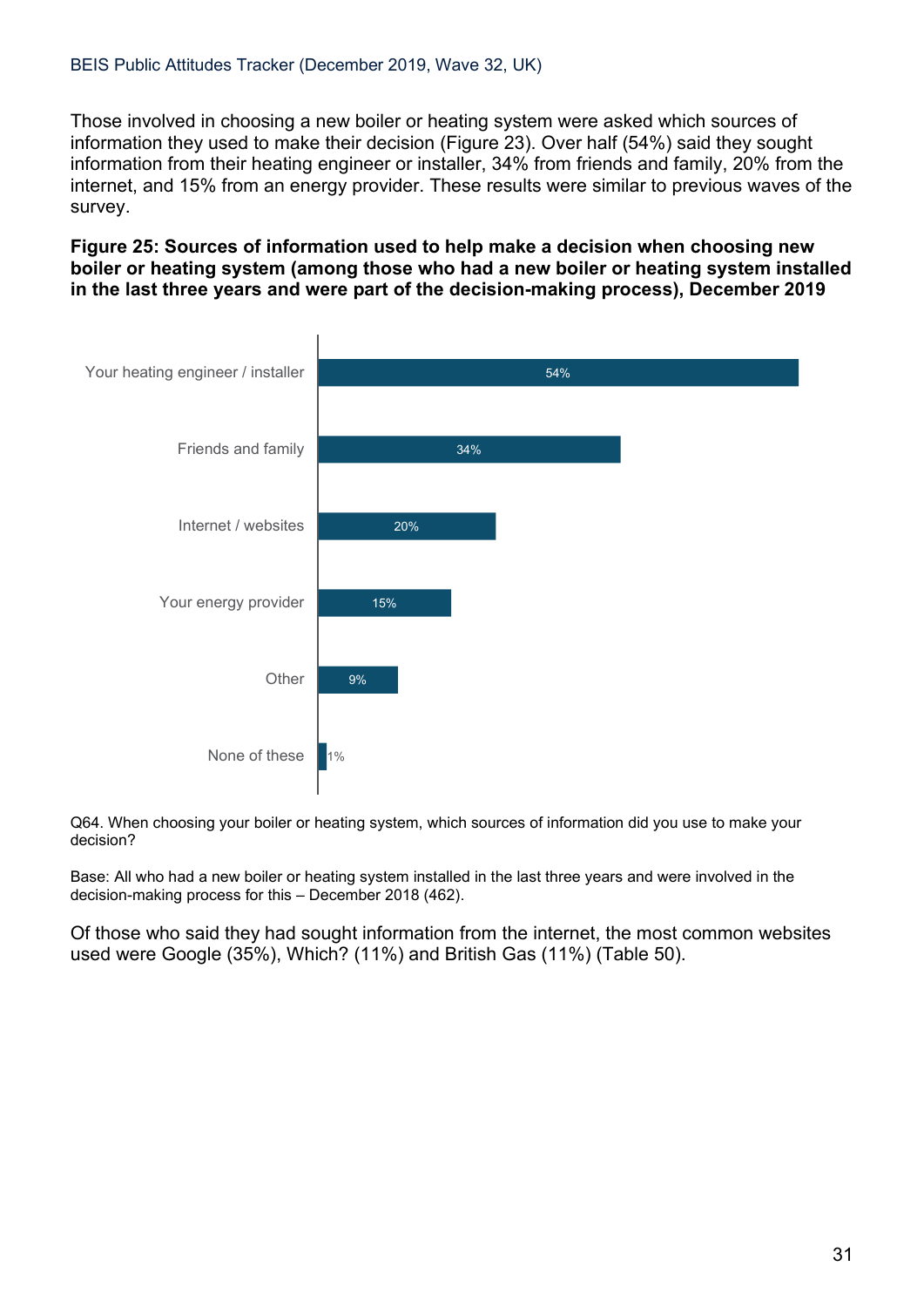In December 2019, those who used each of these sources of information were then asked how helpful each source was in helping them to decide about which boiler or heating system to install. Almost all people found the internet (100%), friends and family (99%), and their heating engineer/installer (98%) either a fairly or very helpful source of information. Around nine in ten (89%) of those who used their energy provider as a source of information found them helpful. (Table 51).

In December 2019, almost all (94%) of those involved in the decision-making process about a new boiler or heating system said it was easy to get the information they wanted (61% very easy, 33% fairly easy) (Figure 26). These results have remained consistent since the question was first asked in December 2017.

**Figure 26: Ease of finding information about a new boiler or heating system (among those who had a new boiler or heating system installed in the last three years and were part of the decision-making process), December 2017 to December 2019**



Q67. How easy or difficult did you find it to get the information you wanted about a new boiler of heating system?

Base: All who had a new boiler or heating system installed in the last three years and were involved in the decision-making process for this – December 2017 (235); December 2018 (419); December 2019 (462)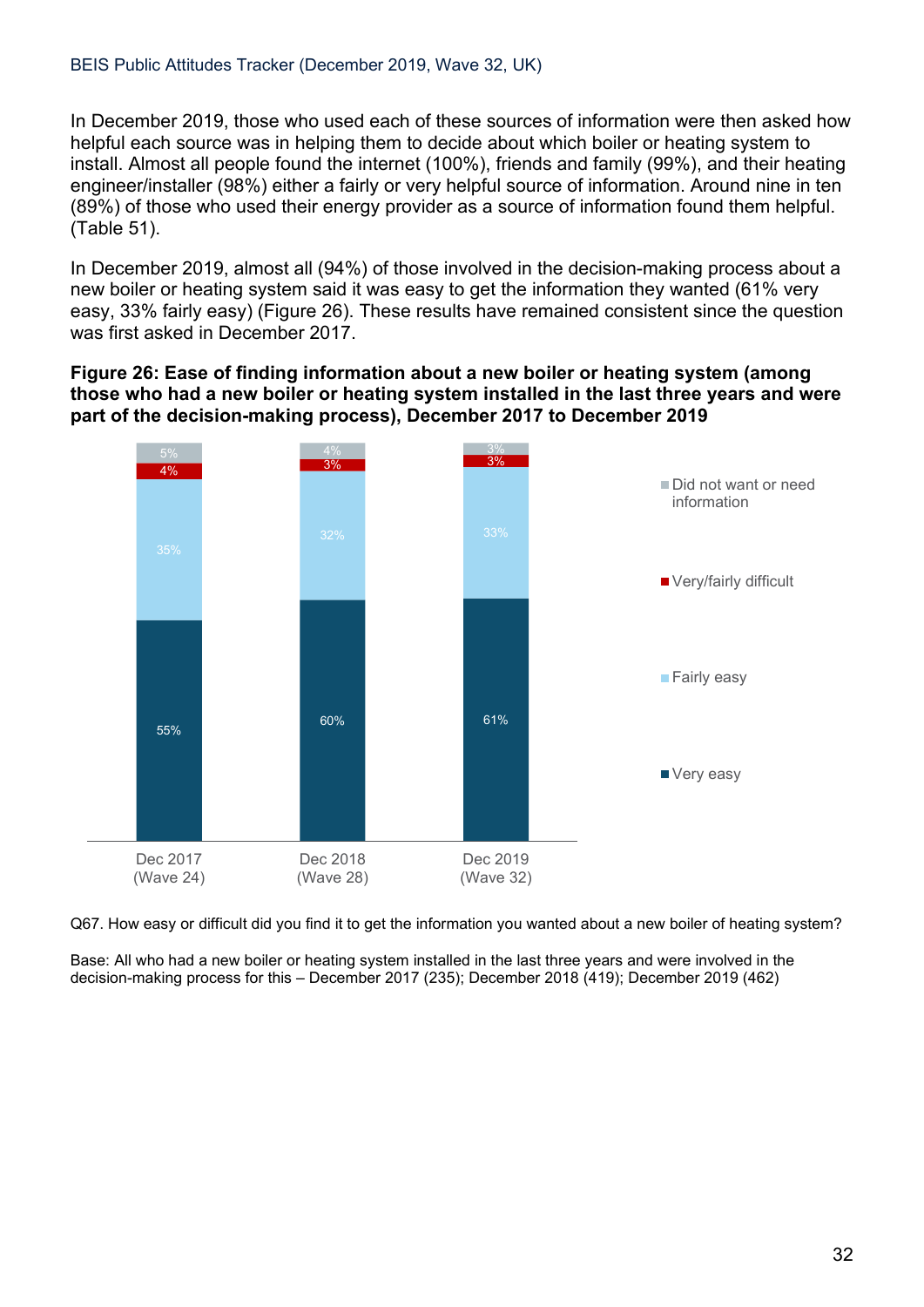Those who were involved in the decision-making process about replacing their boiler or heating system were asked whether they felt they had the right information to help them make a good choice (Figure 27). Almost everyone (95%) said they did, a slight increase from when this question was last asked in December 2018 (91%).

**Figure 27: Whether had the right information in order to make a good choice about a boiler or heating system (among those who had a new boiler or heating system installed in the last three years and were part of the decision-making process), December 2017 to December 2019**



Q68. Do you feel you had the right information to help you make a good choice or would you have liked more or different information?

Base: All who had a new boiler or heating system installed in the last three years and were involved in the decision-making process for this – December 2017 (235); December 2018 (419); December 2019 (462).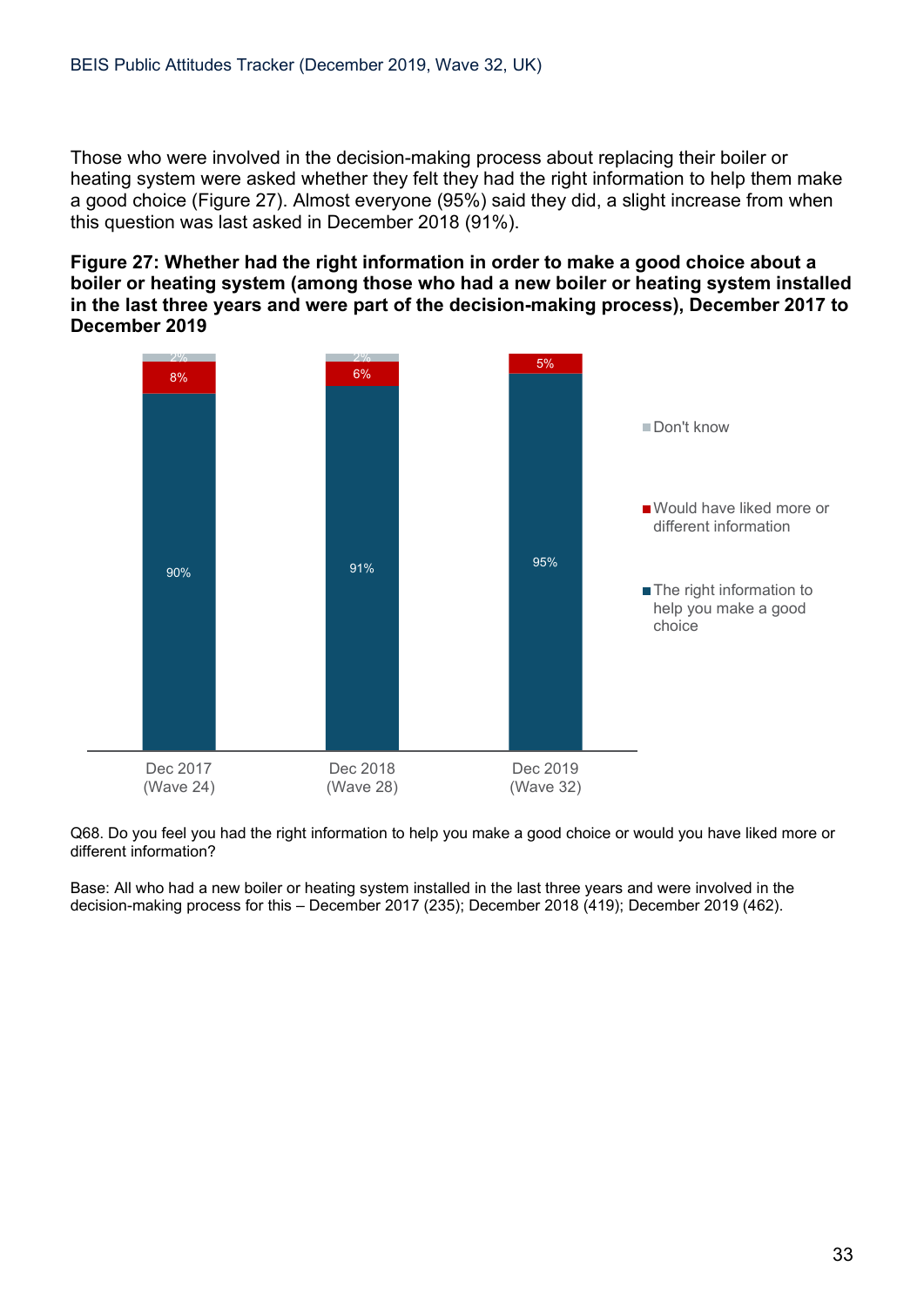People were asked who they would trust to provide advice about which heating system to install in their home. They were first asked to select all the people or organisations they would trust from a prompted list. If they selected more than one answer, they were then asked who they would trust most. Figure 28 presents both sets of responses.

In December 2019, 26% said the source they would trust the most to provide advice would be a tradesperson followed by their friends or family (18%). Around one in ten said they would have most trust in each of the Energy Saving Advice Service (ESAS) or Home Energy Scotland (11%), or their landlord (9%).

### **Figure 28: Sources people would trust at all and most to provide advice about which heating system to install in their home (based on all people), December 2019**



Q7\_7A. Which of the following would you trust to provide advice about which heating system to install in your home?

Q7\_7B. And which one would you trust the most to provide advice about which heating system to install in your home?

Base: All wave respondents – December 2019 (4,212).

Unsurprisingly, private renters were far more likely to say they had the most trust in their landlord (36%), while social renters had the most trust in their housing association (30%). The results for owner-occupiers largely reflect the overall findings presented in Figure 28, with a tradesperson (34%) and friends and family (21%) most likely to be trusted (Table 38).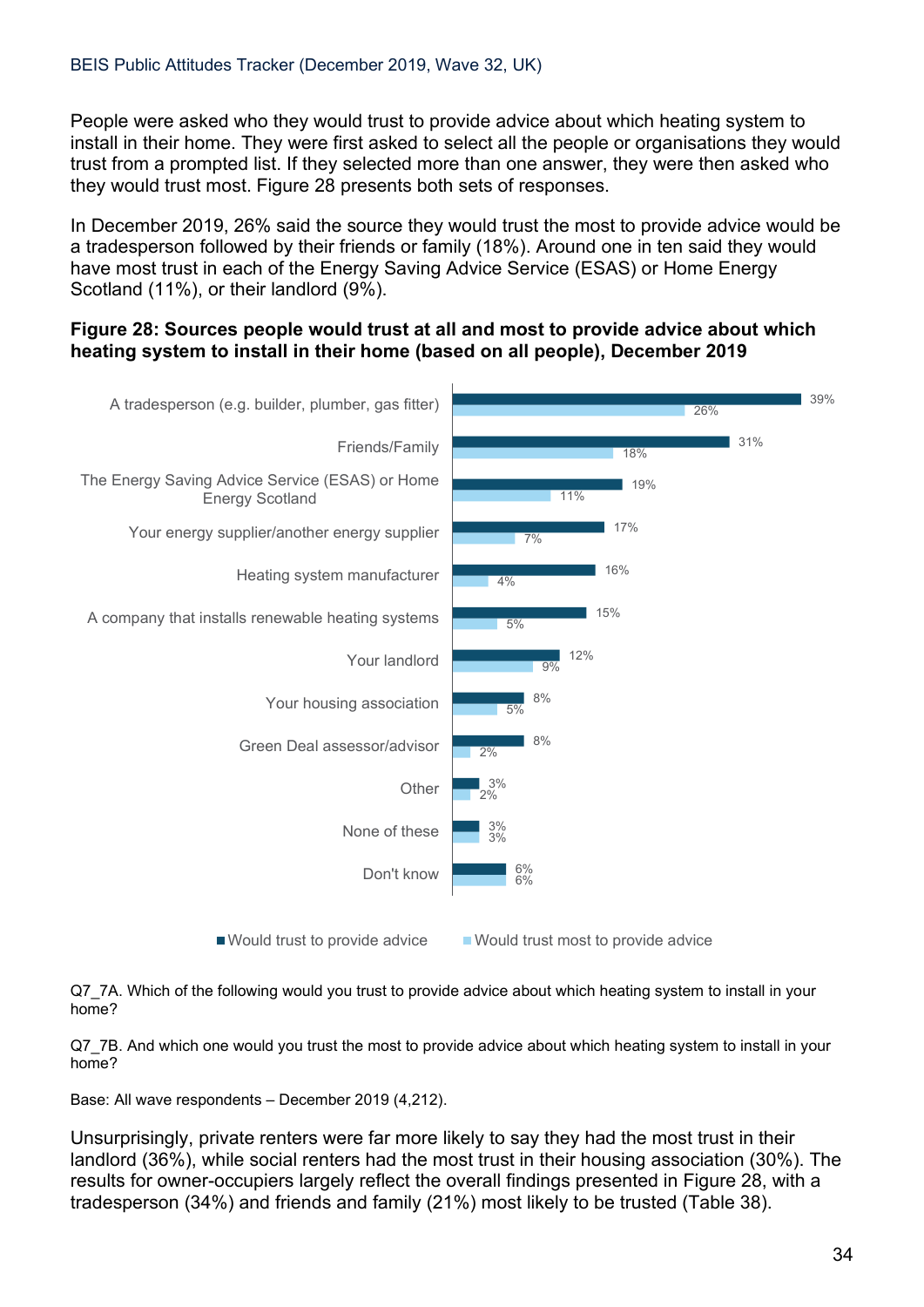# <span id="page-34-0"></span>Technical information

# <span id="page-34-1"></span>Technical notes

The wave 32 report provides selected headline findings and highlights statistically significant differences at the 95% level between wave 32 and previous waves, and between sub groups for wave 32.

Percentages included on charts in this report may not add up to 100% due to rounding, the exclusion of some categories (e.g. 'Don't know' and 'Refused') and the option for more than one response to be selected at some questions. Similarly, percentages based on aggregating categories (for example 'strongly support' and 'support') may not always reflect the sum of the individual answer categories.

This report is not an exhaustive overview of the findings. Please refer to the accompanying Excel summary tables, Excel dataset and PDF/Excel cross tabulation tables to see full responses to all survey questions.

The results shown here for wave 32 are based on 4,212 face-to-face in-home interviews conducted with a representative sample of UK adults aged 16+. Fieldwork was conducted between 4 December and 22 December 2019 on the Kantar UK Omnibus, which uses a random location quota sampling method.

All the questions included at wave 32 had been asked in previous waves. These questions were jointly developed between BEIS and Kantar and refined through cognitive testing.

The representativeness of the data was controlled through sample design, fieldwork quotas and post-fieldwork weighting. Data were weighted for the following characteristics: sex, age, social grade, region and tenure. Results included here are based on weighted data.

This study is conducted using a random location sampling approach which is a form of quota sampling. With these types of sample, the accuracy of estimates is conditional on the assumption that the combined effects of sampling, fieldwork protocols, quota application, and weighting have successfully eradicated biasing selection effects on the data. However, this assumption is untestable without substantial – and impractical – expenditure on collecting benchmark data using a random probability sampling approach.

The steps we have taken to minimise the risk of bias are as follows.

- The sample is drawn from the Postcode Address File (PAF). To ensure that the sample points selected are representative of the geographic profile of the UK population, the sampling frame is stratified by region and ACORN.
- Interviewers are given a block of addresses to work for each sample point. Interviewers are instructed to contact addresses within their block systematically to obtain their target of interviews. The tight geographic control limits interviewer choice, and therefore reduces sample bias. Interviewing is spread across both evening, weekends and daytime to minimise the risk of bias towards the non-working population.
- Quotas are used to ensure a range of respondent types are recruited, and to combat the natural variation in response propensity (both contact and co-operation) among the local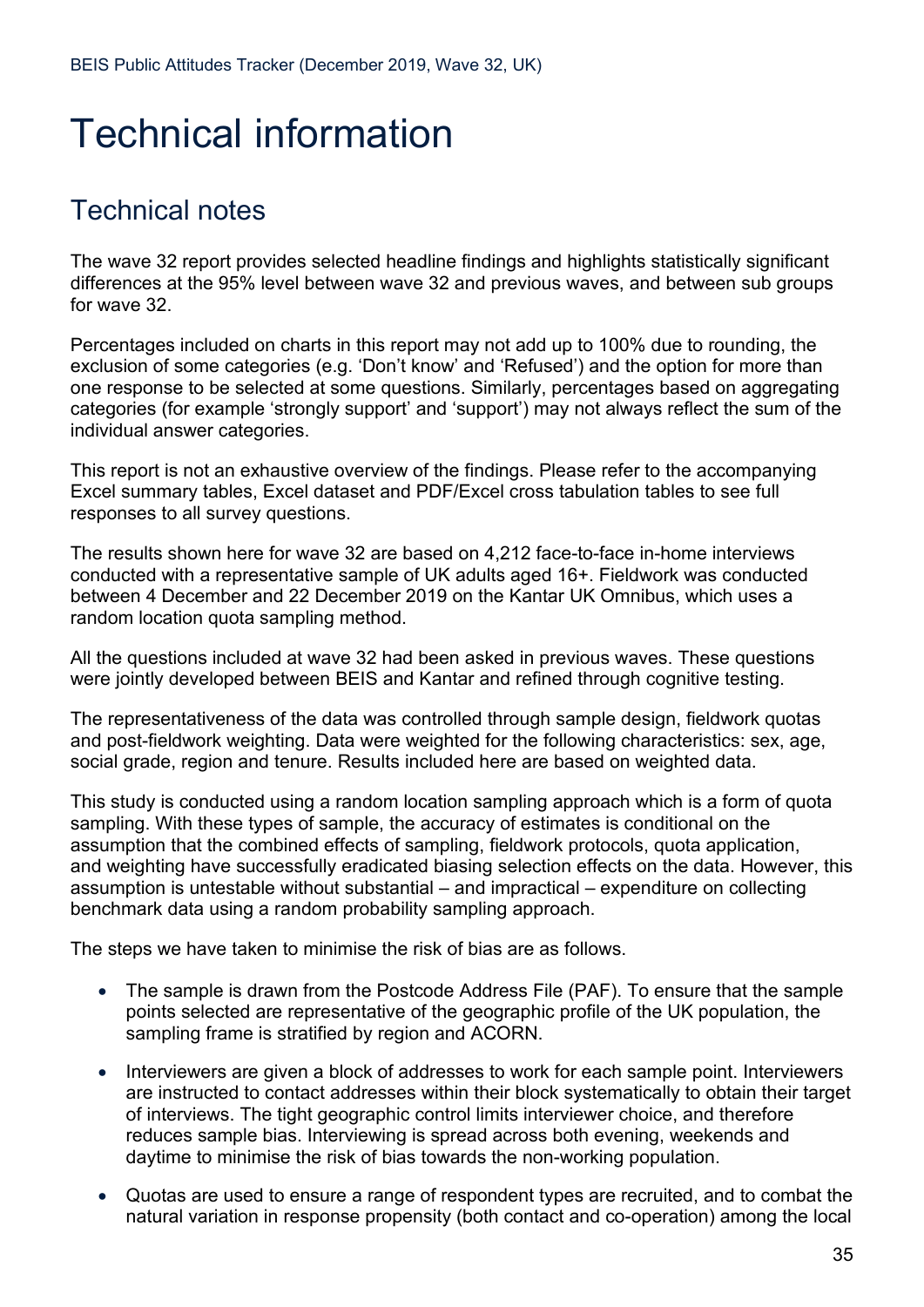population. For this study, interlocking quotas were set based on gender, presence of children and working status.

• The weighting scheme for this study has been designed to correct for observed imbalances in demographic variables which are associated with key survey outcomes.

The variables included in the weighting matrix (and the source of the benchmark statistics for waves 30-33) were as follows:

- Age by Gender ONS Mid-Year Population Estimates 2017
- Region (former Government Office Region) ONS Mid-Year Population Estimates 2017
- Social Grade Kantar TGI (Jan 18 Dec 18)
- Housing tenure ONS Annual Population Survey (Jan 18 Dec 18)

It should be noted that the weighting only corrects for observed bias (for the set of variables included in the weighting matrix) and there is a risk of unobserved bias. Furthermore, the raking algorithm used for the weighting only ensures that the sample margins match the population margins. There is no guarantee that the weights will correct for bias in the relationship between the variables.

More detailed information can be found in the technical note. This is available at: <https://www.gov.uk/government/publications/beis-public-attitudes-tracker-technical-note>

<span id="page-35-0"></span>

| <b>Wave</b>       | <b>Fieldwork dates</b>                | <b>Sample sizes</b> |
|-------------------|---------------------------------------|---------------------|
| Wave 1 (Mar 2012) | 21 to 25 March 2012                   | 2,121               |
| Wave 2 (Jun 2012) | 27 June to 1 July 2012                | 2,100               |
| Wave 3 (Sep 2012) | 26 to 30 September 2012               | 2,118               |
| Wave 4 (Dec 2012) | 12 December 2012 to 2 January<br>2013 | 2,107               |
| Wave 5 (Mar 2013) | 27 to 31 March 2013                   | 2,051               |
| Wave 6 (Jul 2013) | 3 to 7 July 2013                      | 2,124               |
| Wave 7 (Sep 2013) | 25 to 29 September 2013               | 2,103               |
| Wave 8 (Dec 2013) | 11 to 15 December 2013                | 2,110               |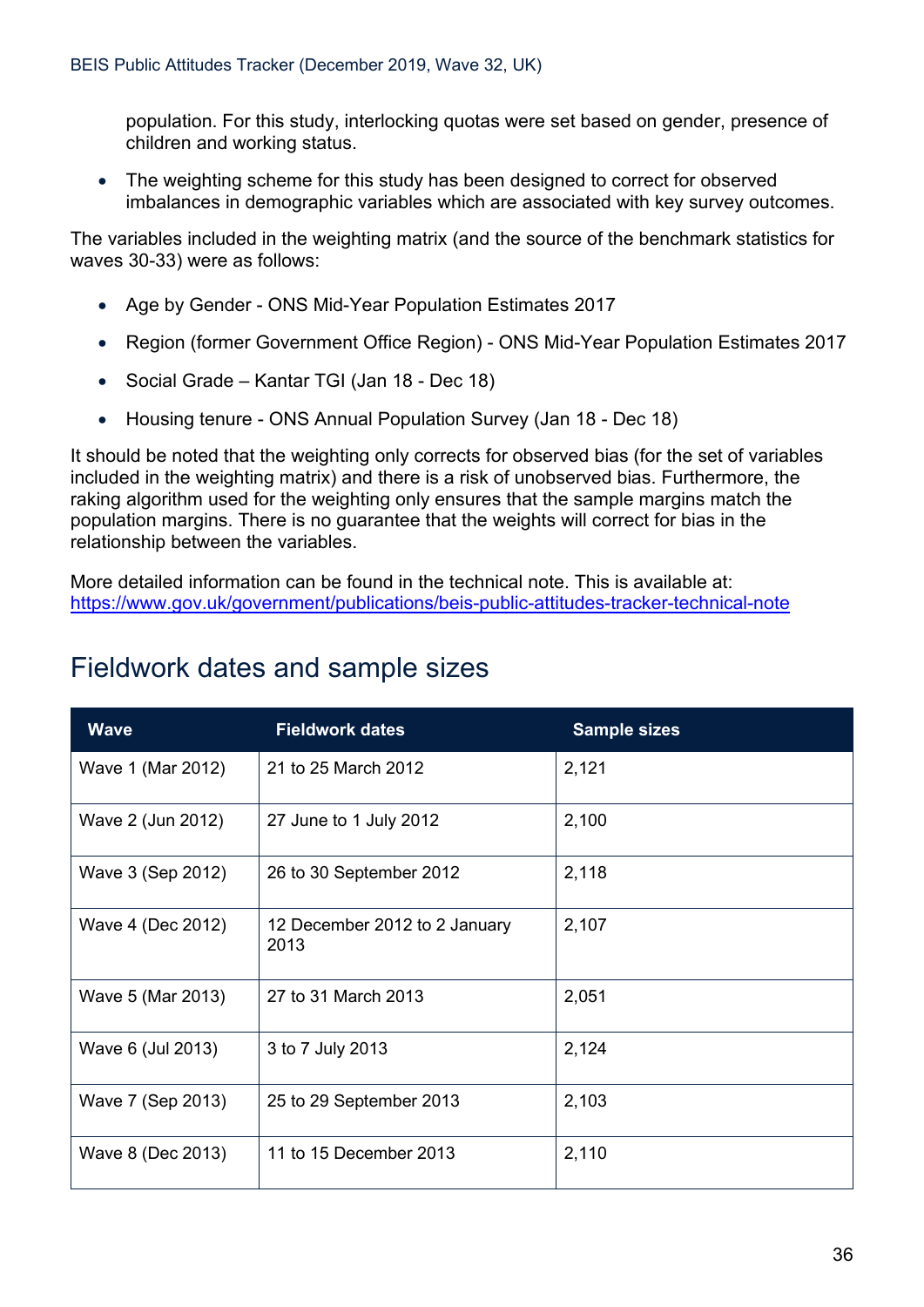| Wave 9 (Mar 2014)  | 26 to 30 March 2014                   | 2,040   |
|--------------------|---------------------------------------|---------|
| Wave 10 (Jun 2014) | 25 to 29 June 2014                    | 2,087   |
| Wave 11 (Sep 2014) | 24 to 28 September 2014               | 2,103   |
| Wave 12 (Dec 2014) | 10 December 2014 to 8 January<br>2015 | 2,119   |
| Wave 13 (Mar 2015) | 18 to 29 March 2015                   | 1,981   |
| Wave 14 (Jun 2015) | 24 to 28 June 2015                    | 2,118   |
| Wave 15 (Sep 2015) | 23 to 27 September 2015               | 2,121   |
| Wave 16 (Dec 2015) | 9 to 13 December 2015                 | 2,121   |
| Wave 17 (Mar 2016) | 23 to 27 March 2016                   | 2,105   |
| Wave 18 (Jun 2016) | 29 June to 3 July 2016                | 2,114   |
| Wave 19 (Sep 2016) | 28 September to 2 October 2016        | 2,080   |
| Wave 20 (Dec 2016) | 14 to 18 December 2016                | 2,138   |
| Wave 21 (Mar 2017) | 29 March to 2 April 2017              | 2,180   |
| Wave 22 (Jun 2017) | 30 June to 4 July 2017                | 2,097   |
| Wave 23 (Sep 2017) | 27 September to 1 October 2017        | 2,105   |
| Wave 24 (Dec 2017) | 13 to 17 December 2017                | 2,078   |
| Wave 25 (Mar 2018) | 28 March to 6 April 2018              | 2,102   |
| Wave 26 (Jul 2018) | 11 to 17 July 2018                    | 4,26811 |
| Wave 27 (Sep 2018) | 19 to 30 September 2018               | 4,258   |
| Wave 28 (Dec 2018) | 5 to 16 December 2018                 | 4,273   |

<span id="page-36-0"></span><sup>11</sup> The sample size increased to c. 4,200 from Wave 26 (July 2018) onwards to allow greater scope for regional analysis.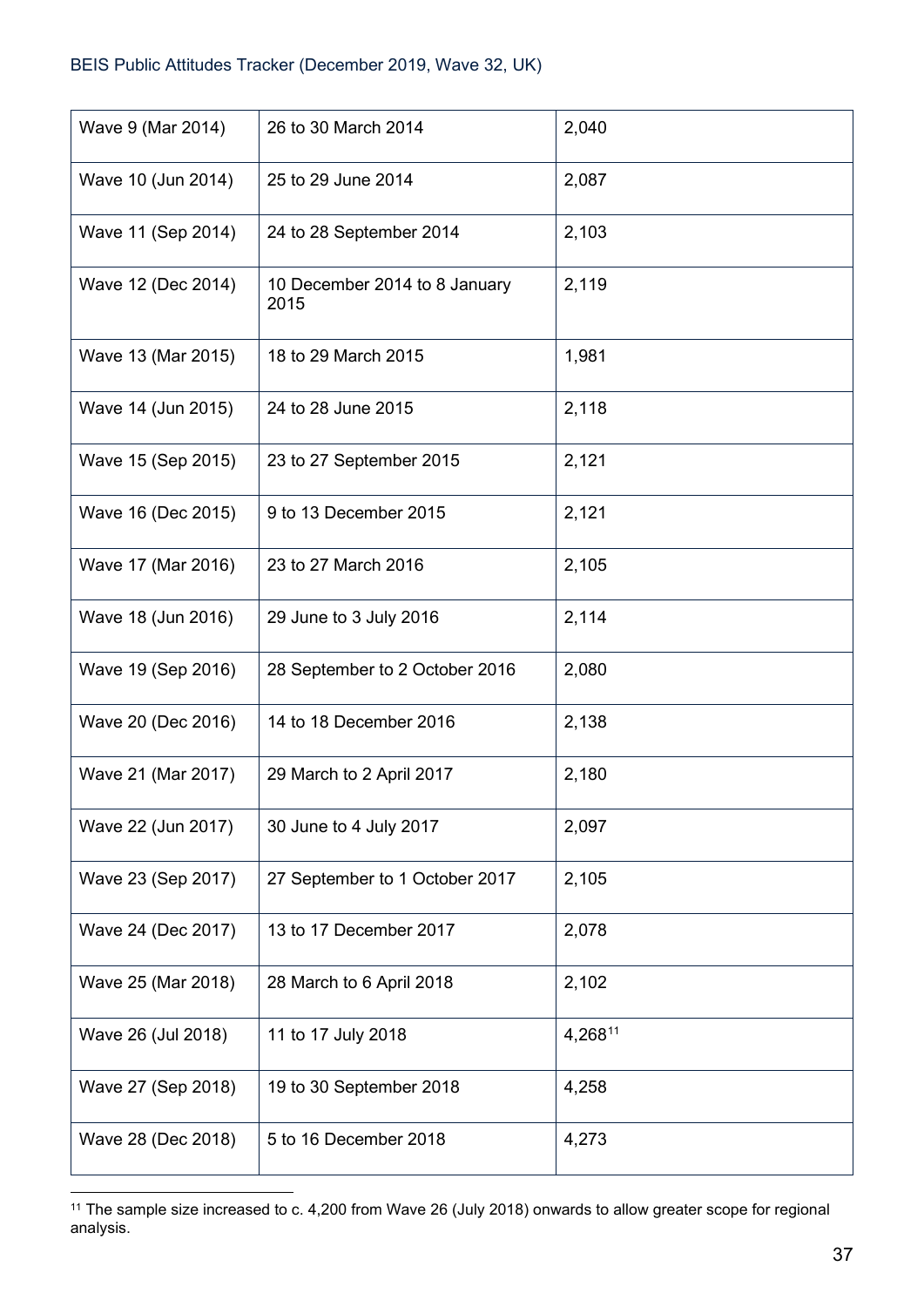| Wave 29 (Mar 2019) | 13 to 24 March 2019     | 4,224 |
|--------------------|-------------------------|-------|
| Wave 30 (Jun 2019) | 5 to 16 June 2019       | 4,231 |
| Wave 31 (Sep 2019) | 11 to 22 September 2019 | 4,201 |
| Wave 32 (Dec 2019) | 4 to 22 December 2019   | 4,212 |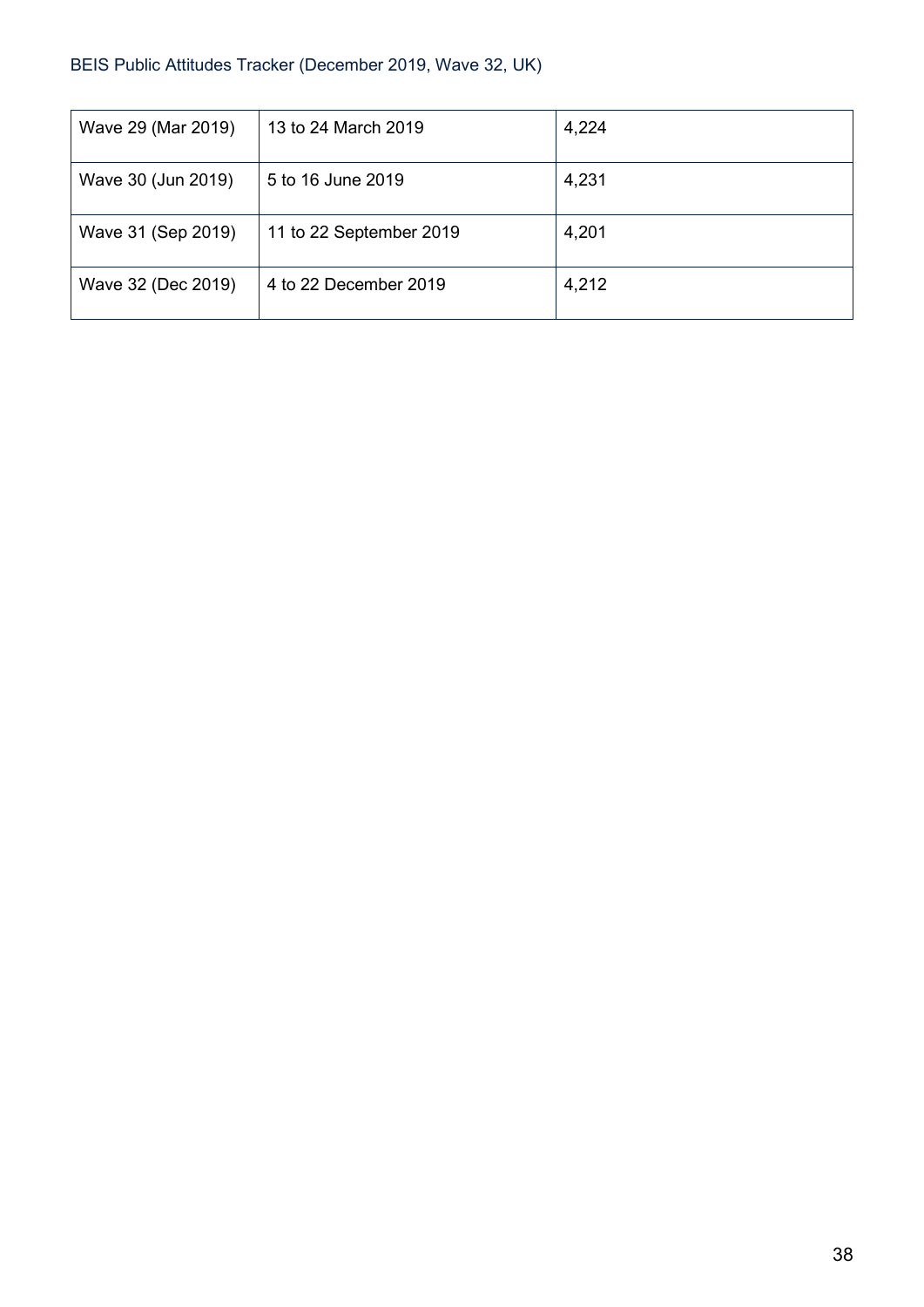# <span id="page-38-0"></span>**Definitions**

| <b>Base</b>                              | The number of people answering a survey question.                                                                                                                                                                                                                                                                                                                                |
|------------------------------------------|----------------------------------------------------------------------------------------------------------------------------------------------------------------------------------------------------------------------------------------------------------------------------------------------------------------------------------------------------------------------------------|
| <b>Cognitive testing</b>                 | An in-depth interviewing method to determine the reliability and validity<br>of survey questions.                                                                                                                                                                                                                                                                                |
| <b>Condensing boilers</b>                | Water heating appliances that are run on either gas or oil, to improve<br>energy efficiency.                                                                                                                                                                                                                                                                                     |
| <b>Clean Growth</b>                      | Growing national income while cutting greenhouse gas emissions.                                                                                                                                                                                                                                                                                                                  |
| <b>Energy</b><br>infrastructure          | A term used to capture a range of different energy sources that are<br>covered by the survey and the interconnections between them. This<br>includes a range of renewable sources (on-shore and off-shore wind,<br>solar, wave and tidal, and biomass), nuclear, shale gas, and carbon<br>capture and storage as well as the pipeline and other interconnectors<br>between them. |
| <b>Fieldwork</b>                         | The period where face-to-face interviews are conducted.                                                                                                                                                                                                                                                                                                                          |
| <b>Heat networks</b>                     | Heating systems where heat is generated locally and then provided to<br>homes, rather than being generated within homes.                                                                                                                                                                                                                                                         |
| <b>Omnibus survey</b>                    | A method of quantitative survey research where data on a wide variety<br>of subjects is collected during the same interview.                                                                                                                                                                                                                                                     |
| Quotas                                   | A target number of interviews for a certain characteristic during survey<br>fieldwork (e.g. age).                                                                                                                                                                                                                                                                                |
| <b>Random location</b><br>quota sampling | A form of quota sampling that combines elements of random sampling<br>and quota sampling. Once a random sample is drawn, interviewers are<br>tasked with interviewing a range of sub-groups across different timing<br>patterns based on a pre-agreed number of respondents.                                                                                                     |
| <b>Renewable heat</b>                    | Heating systems that use renewable energy to provide heat, such as air<br>source heat pumps, ground source heat pumps, biomass boilers and<br>thermal solar panels.                                                                                                                                                                                                              |
| <b>Representativeness</b>                | Similarity of the sample profile to benchmark population statistics, such<br>as the Office for National Statistics mid-year population estimates.                                                                                                                                                                                                                                |
| <b>Sample size</b>                       | The number of people included in the sample (a subset of the<br>population).                                                                                                                                                                                                                                                                                                     |
| Shale gas and<br>fracking                | Shale gas is natural gas found in shale, a non-porous rock which does<br>not allow the gas to escape. Hydraulic fracturing or "fracking" is a<br>process of pumping water at high pressure into shale to create narrow<br>fractures which allow the gas to be released and captured. The gas can<br>then be used for electricity and heating.                                    |
| Social grade                             | Social grade is a classification system based on occupation. It contains<br>the following categories:<br>A: Higher managerial, administrative and professional                                                                                                                                                                                                                   |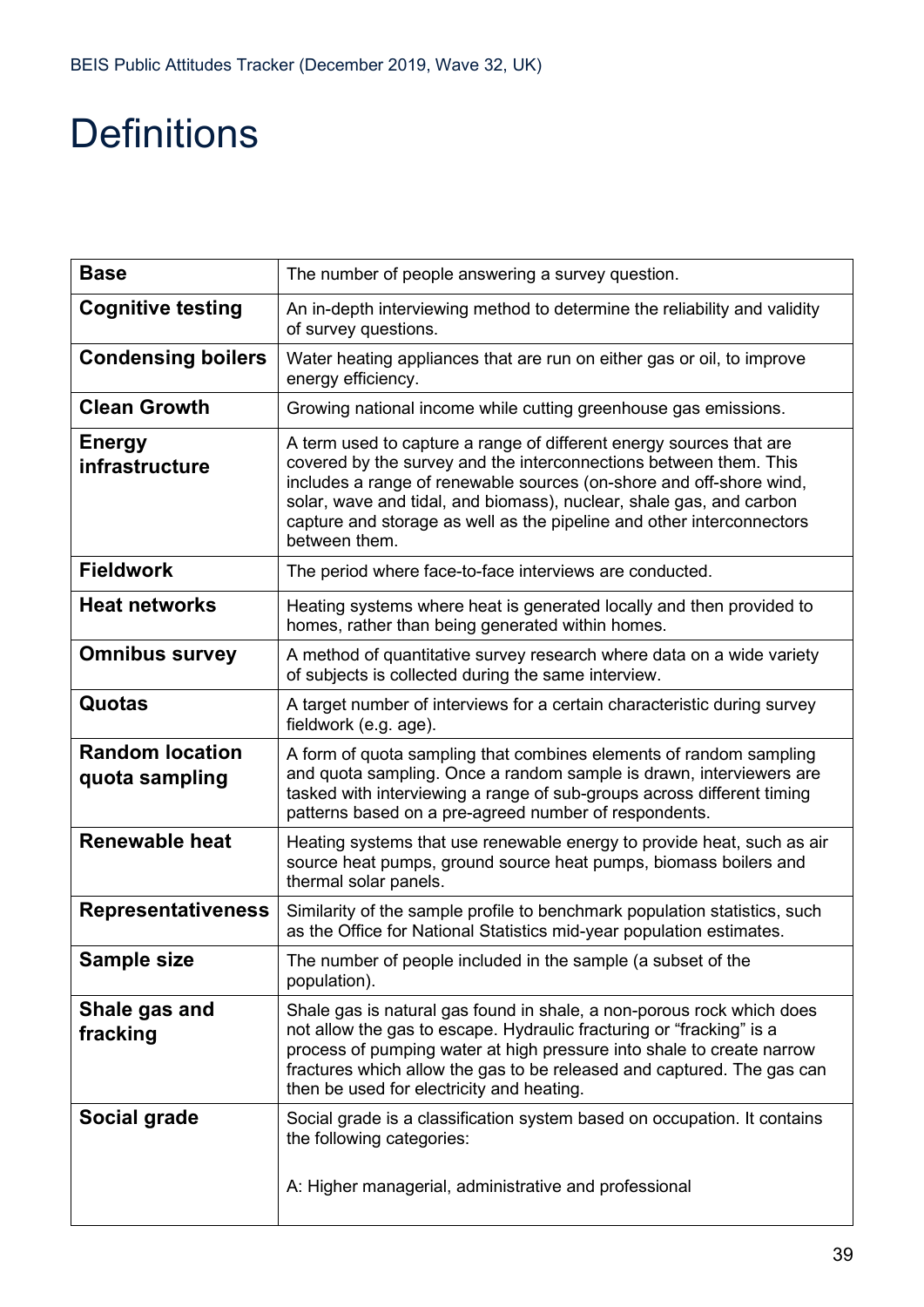|                                    | B: Intermediate managerial, administrative and professional                                                                                                                                                                                                |
|------------------------------------|------------------------------------------------------------------------------------------------------------------------------------------------------------------------------------------------------------------------------------------------------------|
|                                    | C1: Supervisory, clerical and junior managerial, administrative and<br>professional                                                                                                                                                                        |
|                                    | C2: Skilled manual workers                                                                                                                                                                                                                                 |
|                                    | D: Semi-skilled and unskilled manual workers                                                                                                                                                                                                               |
|                                    | E: State pensioners, casual and lowest grade workers, unemployed with<br>state benefits only                                                                                                                                                               |
| <b>Statistical</b><br>significance | A statistical test to determine whether relationships observed between<br>two survey variables are likely to exist in the population from which the<br>sample is drawn. We only report on findings that are statistically<br>significant at the 95% level. |
| <b>Survey outputs</b>              | The key deliverables from the survey. This includes:                                                                                                                                                                                                       |
|                                    | A key finding report, presenting summary headline findings from<br>September 2019.                                                                                                                                                                         |
|                                    | Summary tables (Excel), showing trends across all waves of the tracker.                                                                                                                                                                                    |
|                                    | An Excel dataset containing questionnaire variables, demographic<br>variables and derived variables for further analysis. An SPSS version of<br>the dataset is available upon request.                                                                     |
|                                    | Excel label data (CSV), containing labels for all variables.                                                                                                                                                                                               |
|                                    | Excel numeric data (CSV), containing numeric values for all variables.                                                                                                                                                                                     |
|                                    | Cross tabulation tables (PDF and Excel) for the current wave, including<br>demographic and key question sub-group comparisons for all questions.                                                                                                           |
| Weighting                          | An adjustment made to the data to ensure that survey results are<br>representative of the target population (in this case, all UK adults).                                                                                                                 |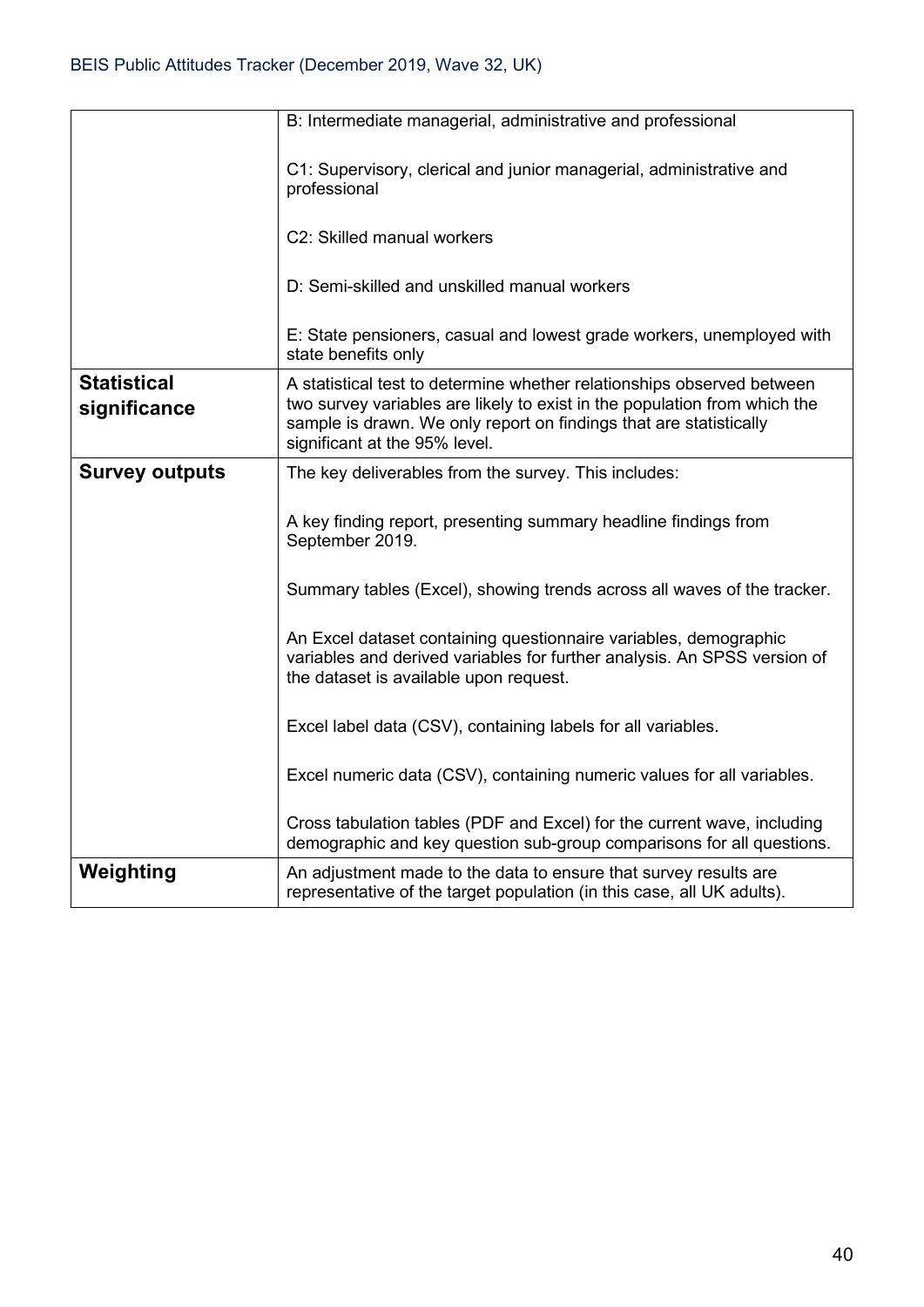# <span id="page-40-0"></span>Further information

## <span id="page-40-1"></span>Future updates to these statistics

Results from the Public Attitudes Tracker are published quarterly. The next release is scheduled to be published on 7 May 2020. Note that not all Tracker questions are included in each wave.

# <span id="page-40-2"></span>Revisions policy

[The BEIS statistical](https://www.gov.uk/government/publications/beis-standards-for-official-statistics/statistical-revisions-policy) revisions policy sets out the revisions policy for these statistics, which has been developed in accordance with the UK Statistics Authority [Code of Practice for Statistics.](https://www.statisticsauthority.gov.uk/code-of-practice/)

## <span id="page-40-3"></span>Uses of these statistics

These statistics are used by BEIS to guide BEIS policy, by many academics in their related studies and by the general public.

## <span id="page-40-4"></span>User engagement

Users are encouraged to provide comments and feedback on how these statistics are used and how well they meet user needs. Comments on any issues relating to this statistical release are welcomed and should be sent to: [BEISPAT@beis.gov.uk.](mailto:BEISPAT@beis.gov.uk)

The BEIS statement on [statistical public engagement and data standards](https://www.gov.uk/government/publications/beis-standards-for-official-statistics/statistical-public-engagement-and-data-standards) sets out the department's commitments on public engagement and data standards as outlined by the Code [of Practice for Statistics.](https://www.statisticsauthority.gov.uk/code-of-practice/)

## <span id="page-40-5"></span>Pre-release access to statistics

Some ministers and officials receive access to these statistics up to 24 hours before release. Details of the arrangements for doing this and a list of the ministers and officials that receive pre-release access to these statistics can be found in the [BEIS statement of compliance](https://www.gov.uk/government/publications/beis-standards-for-official-statistics/pre-release-access-to-official-statistics-order-2008-statement-of-compliance) with the Pre-Release Access to Official Statistics Order 2008.

# <span id="page-40-6"></span>**Contact**

- Responsible statistician: Stephen Kelly
- Email: BEISPAT@beis.gov.uk
- Media enquiries: 020 7215 1000; newsdesk@beis.gov.uk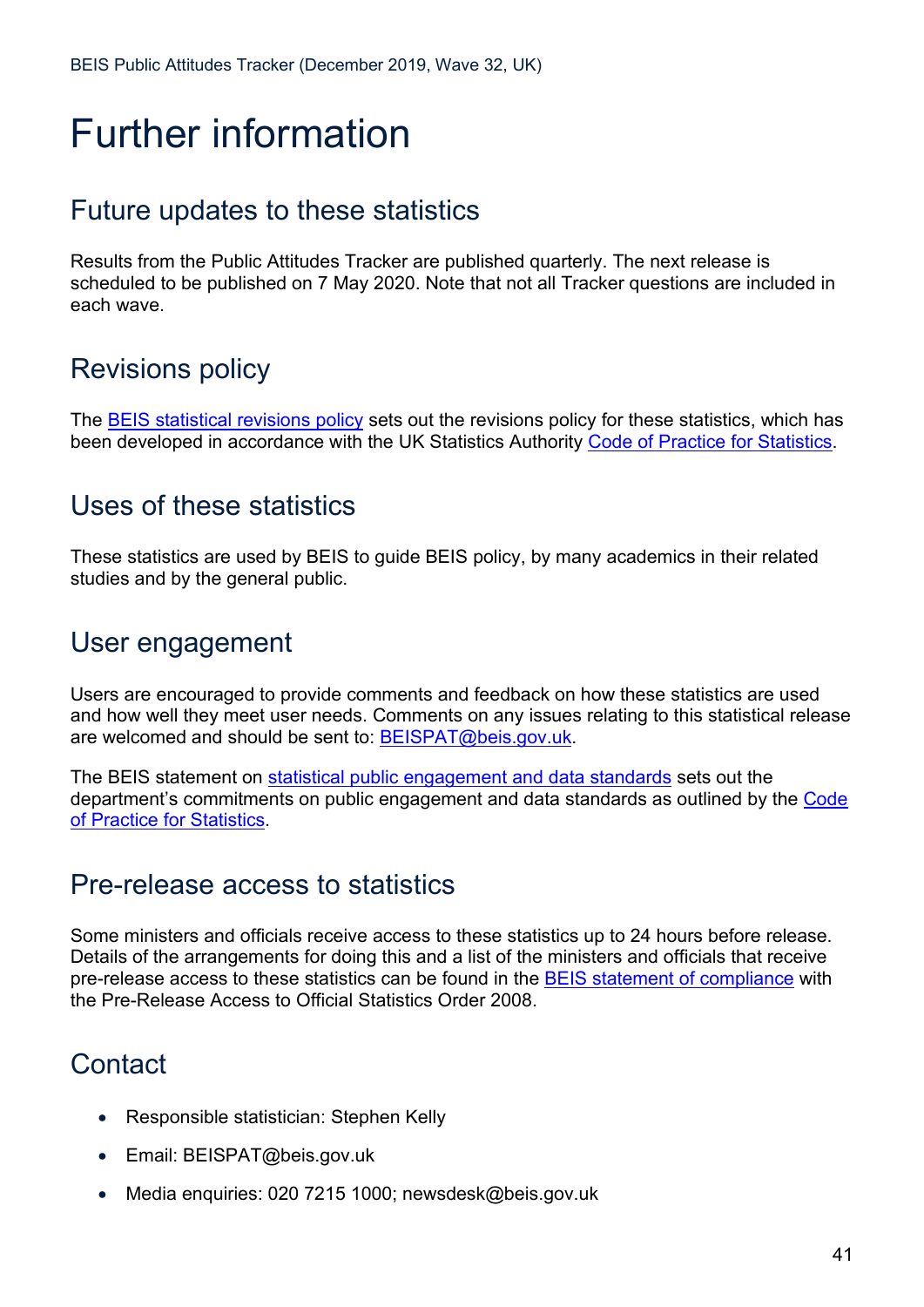BEIS Public Attitudes Tracker (December 2019, Wave 32, UK)

• Public enquiries: 020 7215 5000